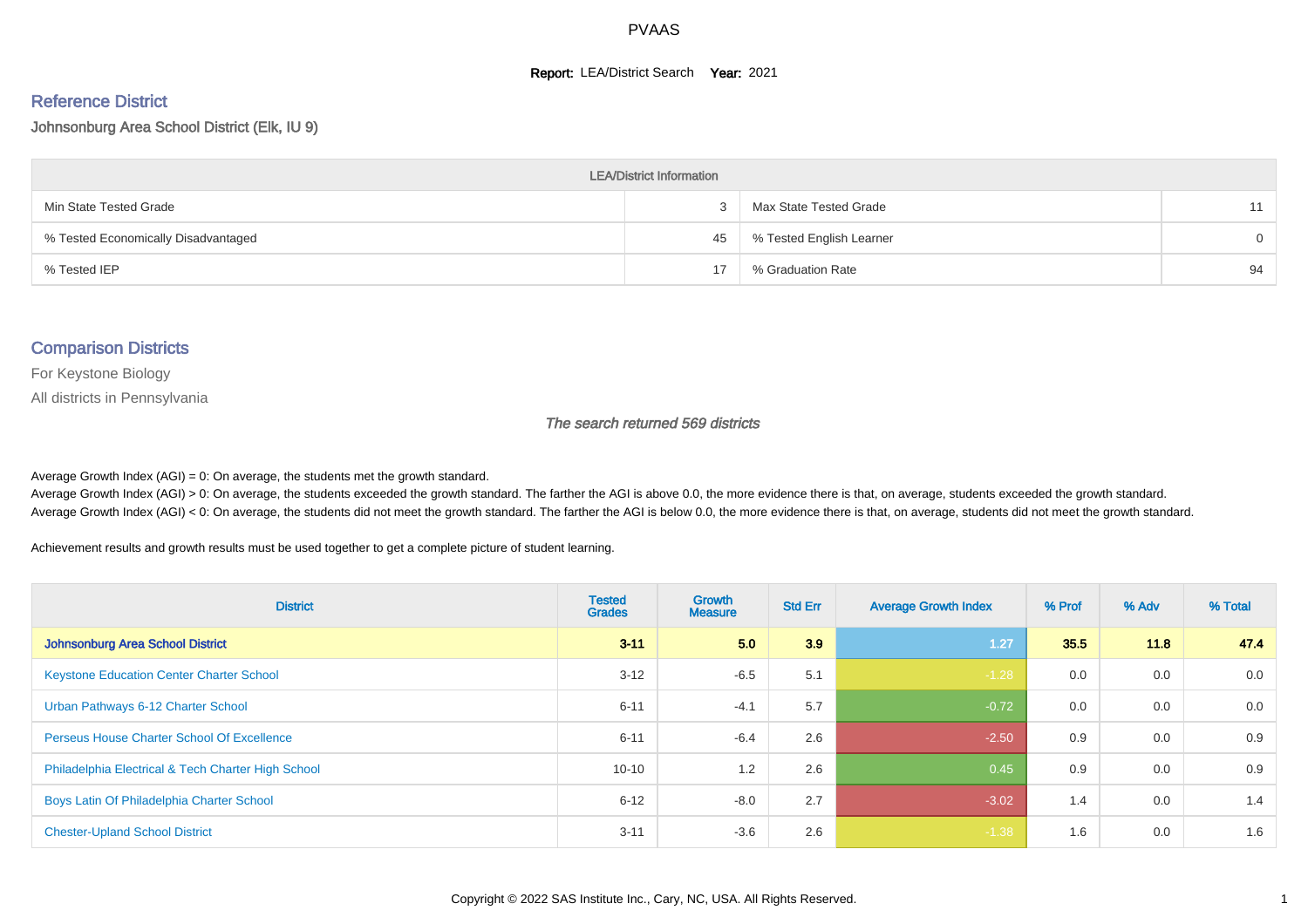| <b>District</b>                                                       | <b>Tested</b><br><b>Grades</b> | <b>Growth</b><br><b>Measure</b> | <b>Std Err</b> | <b>Average Growth Index</b> | % Prof | % Adv | % Total |
|-----------------------------------------------------------------------|--------------------------------|---------------------------------|----------------|-----------------------------|--------|-------|---------|
| <b>Johnsonburg Area School District</b>                               | $3 - 11$                       | 5.0                             | 3.9            | $1.27$                      | 35.5   | 11.8  | 47.4    |
| <b>Aliquippa School District</b>                                      | $3 - 11$                       | $-20.0$                         | 3.6            | $-5.54$                     | 1.7    | 0.0   | 1.7     |
| <b>Innovative Arts Academy Charter School</b>                         | $6 - 11$                       | $-7.2$                          | 2.5            | $-2.83$                     | 2.0    | 0.0   | 2.0     |
| <b>Chester Charter Scholars Academy Charter School</b>                | $3 - 12$                       | $-6.2$                          | 3.3            | $-1.88$                     | 2.2    | 0.0   | 2.2     |
| La Academia Partnership Charter School                                | $6 - 11$                       | $-15.5$                         | 5.7            | $-2.70$                     | 2.3    | 0.0   | $2.3\,$ |
| People For People Charter School                                      | $3 - 12$                       | 6.4                             | 5.6            | 1.15                        | 2.4    | 0.0   | 2.4     |
| <b>Sto-Rox School District</b>                                        | $3 - 10$                       | $-7.0$                          | $3.5\,$        | $-1.99$                     | 3.2    | 0.0   | $3.2\,$ |
| <b>Mastery Charter School - Gratz Campus</b>                          | $7 - 10$                       | $-9.5$                          | 4.6            | $-2.09$                     | 0.0    | 3.4   | 3.4     |
| <b>Universal Audenried Charter School</b>                             | $9 - 11$                       | $-3.8$                          | 2.5            | $-1.53$                     | 3.0    | 0.5   | 3.5     |
| <b>Tech Freire Charter School</b>                                     | $9 - 11$                       | 0.7                             | 2.5            | 0.27                        | 3.6    | 0.0   | 3.6     |
| <b>York City School District</b>                                      | $3 - 12$                       | $-17.7$                         | 1.8            | $-10.05$                    | 3.2    | 0.7   | 3.9     |
| <b>Clairton City School District</b>                                  | $3 - 11$                       | $-1.6$                          | 5.0            | $-0.32$                     | 3.8    | 0.5   | 4.4     |
| Aspira Bilingual Cyber Charter School                                 | $3 - 11$                       | 5.1                             | 5.8            | 0.87                        | 4.8    | 0.0   | 4.8     |
| <b>Claysburg-Kimmel School District</b>                               | $3 - 11$                       | $-1.2$                          | 5.2            | $-0.22$                     | 5.0    | 0.0   | $5.0\,$ |
| <b>West Side CTC</b>                                                  | $9 - 10$                       | $-32.0$                         | 3.9            | $-8.16$                     | 5.9    | 0.0   | 5.9     |
| <b>Allentown City School District</b>                                 | $3 - 12$                       | $-16.9$                         | 1.4            | $-12.37$                    | 5.9    | 0.4   | 6.3     |
| Morrisville Borough School District                                   | $3 - 11$                       | $-13.1$                         | 3.7            | $-3.52$                     | 4.9    | 1.6   | 6.6     |
| <b>Belmont Charter School</b>                                         | $3 - 10$                       | 2.2                             | 3.4            | 0.64                        | 5.3    | 1.8   | $7.0\,$ |
| <b>Lawrence County CTC</b>                                            | $10 - 11$                      | $-9.8$                          | 3.7            | $-2.68$                     | 7.3    | 0.0   | 7.3     |
| <b>Propel Charter School-Homestead</b>                                | $3 - 11$                       | $-5.0$                          | 3.9            | $-1.27$                     | 7.3    | 0.0   | $7.3$   |
| <b>Turkeyfoot Valley Area School District</b>                         | $3 - 12$                       | $-15.4$                         | 5.8            | $-2.66$                     | 3.8    | 3.8   | $7.6\,$ |
| Preparatory Charter School Of Mathematics, Science, Tech, And Careers | $9 - 10$                       | $-5.1$                          | 2.5            | $-2.03$                     | 6.3    | 1.4   | 7.7     |
| <b>Propel Charter School-Montour</b>                                  | $3 - 10$                       | $-3.4$                          | 3.6            | $-0.93$                     | 7.7    | 0.0   | $7.7$   |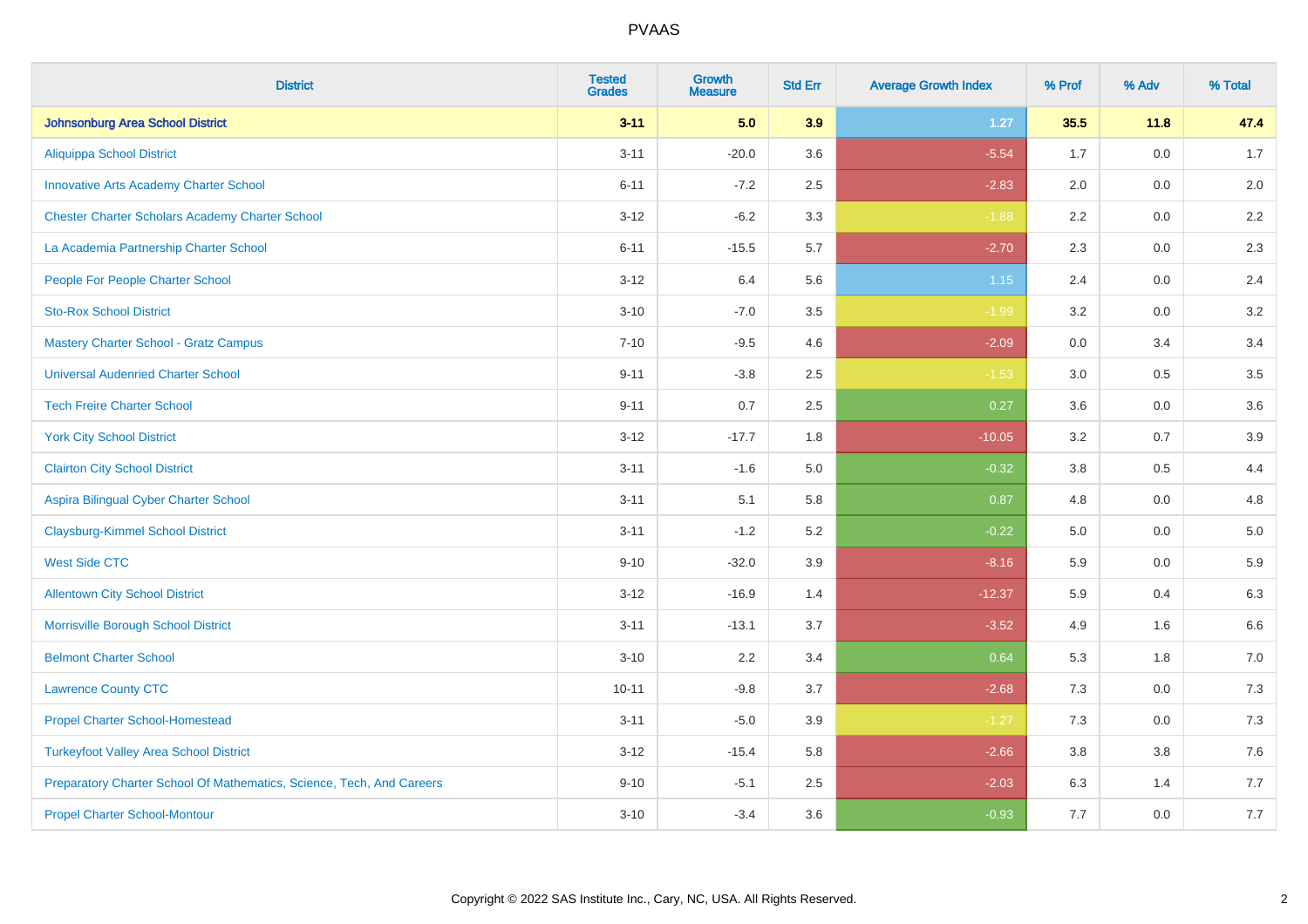| <b>District</b>                                   | <b>Tested</b><br><b>Grades</b> | <b>Growth</b><br><b>Measure</b> | <b>Std Err</b> | <b>Average Growth Index</b> | % Prof  | % Adv | % Total |
|---------------------------------------------------|--------------------------------|---------------------------------|----------------|-----------------------------|---------|-------|---------|
| Johnsonburg Area School District                  | $3 - 11$                       | 5.0                             | 3.9            | 1.27                        | 35.5    | 11.8  | 47.4    |
| <b>Harrisburg City School District</b>            | $3 - 11$                       | $-0.2$                          | 2.0            | $-0.11$                     | 6.0     | 2.0   | 8.0     |
| Propel Charter School - Braddock Hills            | $3 - 11$                       | $-2.1$                          | 3.3            | $-0.63$                     | 4.8     | 3.2   | 8.1     |
| Lincoln Leadership Academy Charter School         | $3 - 12$                       | $-7.4$                          | 3.7            | $-1.99$                     | 6.4     | 2.1   | 8.5     |
| Dr Robert Ketterer Charter School Inc             | $6 - 12$                       | 7.1                             | 4.3            | 1.66                        | 7.3     | 1.7   | $9.0\,$ |
| <b>Shade-Central City School District</b>         | $3 - 11$                       | $-14.6$                         | 4.0            | $-3.68$                     | 9.6     | 0.0   | 9.6     |
| <b>Executive Education Academy Charter School</b> | $3 - 10$                       | $-14.6$                         | 3.0            | $-4.81$                     | 8.5     | 1.2   | 9.8     |
| <b>Tacony Academy Charter School</b>              | $3 - 11$                       | $-12.9$                         | 3.3            | $-3.90$                     | 8.6     | 1.4   | 10.0    |
| <b>KIPP Dubois Charter School</b>                 | $9 - 10$                       | $-3.0$                          | 3.1            | $-0.95$                     | 10.0    | 0.0   | 10.0    |
| <b>Sugar Valley Rural Charter School</b>          | $3 - 11$                       | $-3.6$                          | 3.7            | $-0.98$                     | 10.3    | 0.0   | 10.3    |
| <b>Woodland Hills School District</b>             | $3 - 12$                       | $-4.2$                          | 2.5            | $-1.66$                     | 10.1    | 1.4   | 11.5    |
| <b>Greater Johnstown School District</b>          | $3 - 11$                       | $-3.5$                          | 2.4            | $-1.45$                     | 10.3    | 1.3   | 11.5    |
| Esperanza Cyber Charter School                    | $3 - 11$                       | 7.1                             | 6.1            | 1.15                        | $8.8\,$ | 2.9   | 11.8    |
| New Kensington-Arnold School District             | $3 - 11$                       | $-5.8$                          | 3.2            | $-1.80$                     | 10.8    | 1.2   | 12.0    |
| <b>Big Beaver Falls Area School District</b>      | $3 - 11$                       | $-17.9$                         | 2.8            | $-6.27$                     | 9.4     | 2.8   | 12.2    |
| <b>Multicultural Academy Charter School</b>       | $9 - 11$                       | 6.0                             | 3.4            | 1.77                        | 12.3    | 0.0   | 12.3    |
| <b>Norristown Area School District</b>            | $3 - 12$                       | $-25.4$                         | 1.7            | $-15.35$                    | 10.6    | 1.8   | 12.4    |
| Community Academy Of Philadelphia Charter School  | $3 - 11$                       | 0.1                             | 2.6            | 0.06                        | 9.7     | 2.6   | 12.4    |
| <b>Mastery Charter School - Thomas Campus</b>     | $3 - 10$                       | 7.9                             | 5.7            | 1.39                        | 12.5    | 0.0   | 12.5    |
| <b>Lancaster School District</b>                  | $3 - 12$                       | $-10.0$                         | 1.4            | $-7.22$                     | 9.0     | 3.9   | 12.8    |
| Mastery Charter School - Shoemaker Campus         | $7 - 10$                       | $-2.3$                          | 2.8            | $-0.81$                     | 10.1    | 3.7   | 13.8    |
| <b>Steelton-Highspire School District</b>         | $3 - 11$                       | $-5.3$                          | 3.2            | $-1.65$                     | 13.9    | 0.0   | 13.9    |
| <b>Tussey Mountain School District</b>            | $3 - 12$                       | $-13.0$                         | 3.3            | $-3.93$                     | 11.1    | 3.2   | 14.3    |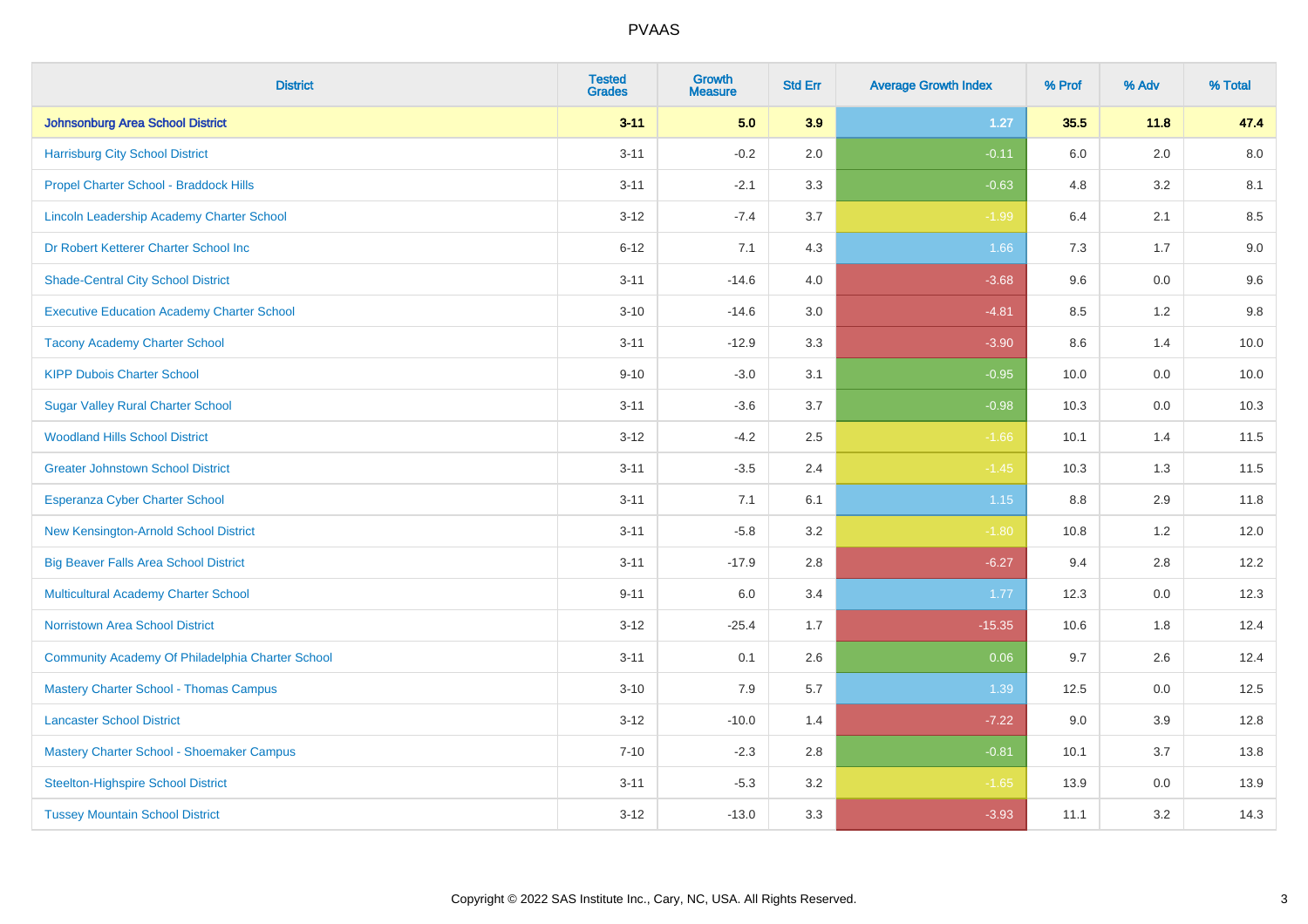| <b>District</b>                          | <b>Tested</b><br><b>Grades</b> | <b>Growth</b><br><b>Measure</b> | <b>Std Err</b> | <b>Average Growth Index</b> | % Prof | % Adv   | % Total |
|------------------------------------------|--------------------------------|---------------------------------|----------------|-----------------------------|--------|---------|---------|
| Johnsonburg Area School District         | $3 - 11$                       | 5.0                             | 3.9            | $1.27$                      | 35.5   | 11.8    | 47.4    |
| <b>Shenandoah Valley School District</b> | $3 - 11$                       | $-4.5$                          | 3.5            | $-1.29$                     | 14.3   | $0.0\,$ | 14.3    |
| <b>Cornell School District</b>           | $3 - 11$                       | $-5.5$                          | 4.6            | $-1.20$                     | 11.3   | 3.2     | 14.5    |
| <b>Washington School District</b>        | $3 - 11$                       | $-15.9$                         | 2.9            | $-5.44$                     | 12.9   | 1.7     | 14.7    |
| <b>Hanover Area School District</b>      | $3 - 11$                       | $-14.7$                         | 4.7            | $-3.13$                     | 12.1   | 3.0     | 15.2    |
| Imhotep Institute Charter High School    | $9 - 11$                       | $-17.6$                         | 5.8            | $-3.03$                     | 15.4   | 0.0     | 15.4    |
| <b>Blacklick Valley School District</b>  | $3 - 11$                       | $-0.9$                          | 3.9            | $-0.23$                     | 7.7    | 7.7     | 15.4    |
| <b>Coatesville Area School District</b>  | $3 - 11$                       | $-9.5$                          | 1.6            | $-5.81$                     | 12.8   | 3.3     | 16.2    |
| <b>Rochester Area School District</b>    | $3 - 11$                       | $-5.7$                          | 3.9            | $-1.45$                     | 14.9   | 2.1     | 17.0    |
| <b>Muhlenberg School District</b>        | $3 - 10$                       | $-17.8$                         | 1.9            | $-9.34$                     | 12.4   | 4.6     | 17.0    |
| <b>City CHS</b>                          | $10 - 11$                      | $-5.6$                          | 2.4            | $-2.34$                     | 15.9   | 1.5     | 17.4    |
| Esperanza Academy Charter School         | $4 - 11$                       | 2.1                             | 2.1            | 1.01                        | 14.2   | 3.6     | 17.8    |
| <b>Wilkes-Barre Area School District</b> | $3 - 11$                       | $-12.4$                         | 2.4            | $-5.18$                     | 14.2   | 3.7     | 17.9    |
| <b>Sharon City School District</b>       | $3 - 11$                       | $-6.5$                          | 2.3            | $-2.79$                     | 13.1   | $5.0\,$ | 18.1    |
| <b>Bristol Township School District</b>  | $3 - 11$                       | $-7.4$                          | 1.4            | $-5.32$                     | 13.8   | 4.6     | 18.4    |
| <b>Mcguffey School District</b>          | $3 - 11$                       | $-12.1$                         | 3.0            | $-4.06$                     | 12.8   | 5.9     | 18.6    |
| <b>Burgettstown Area School District</b> | $3 - 11$                       | $-11.2$                         | 3.2            | $-3.46$                     | 16.0   | 2.7     | 18.7    |
| <b>Columbia Borough School District</b>  | $3 - 12$                       | $-1.1$                          | 3.6            | $-0.31$                     | 17.2   | 1.7     | 19.0    |
| <b>Achievement House Charter School</b>  | $7 - 11$                       | $-8.2$                          | 3.6            | $-2.28$                     | 16.7   | 2.8     | 19.4    |
| <b>New Castle Area School District</b>   | $3 - 12$                       | $-13.6$                         | 2.3            | $-5.99$                     | 17.6   | 2.0     | 19.5    |
| <b>Frazier School District</b>           | $3 - 11$                       | $-18.9$                         | 3.4            | $-5.49$                     | 18.3   | 1.4     | 19.7    |
| <b>West Mifflin Area School District</b> | $3 - 12$                       | $-11.9$                         | 2.5            | $-4.77$                     | 15.9   | 4.0     | 19.9    |
| <b>Erie City School District</b>         | $3 - 12$                       | $-4.5$                          | 1.4            | $-3.09$                     | 13.4   | 6.7     | 20.1    |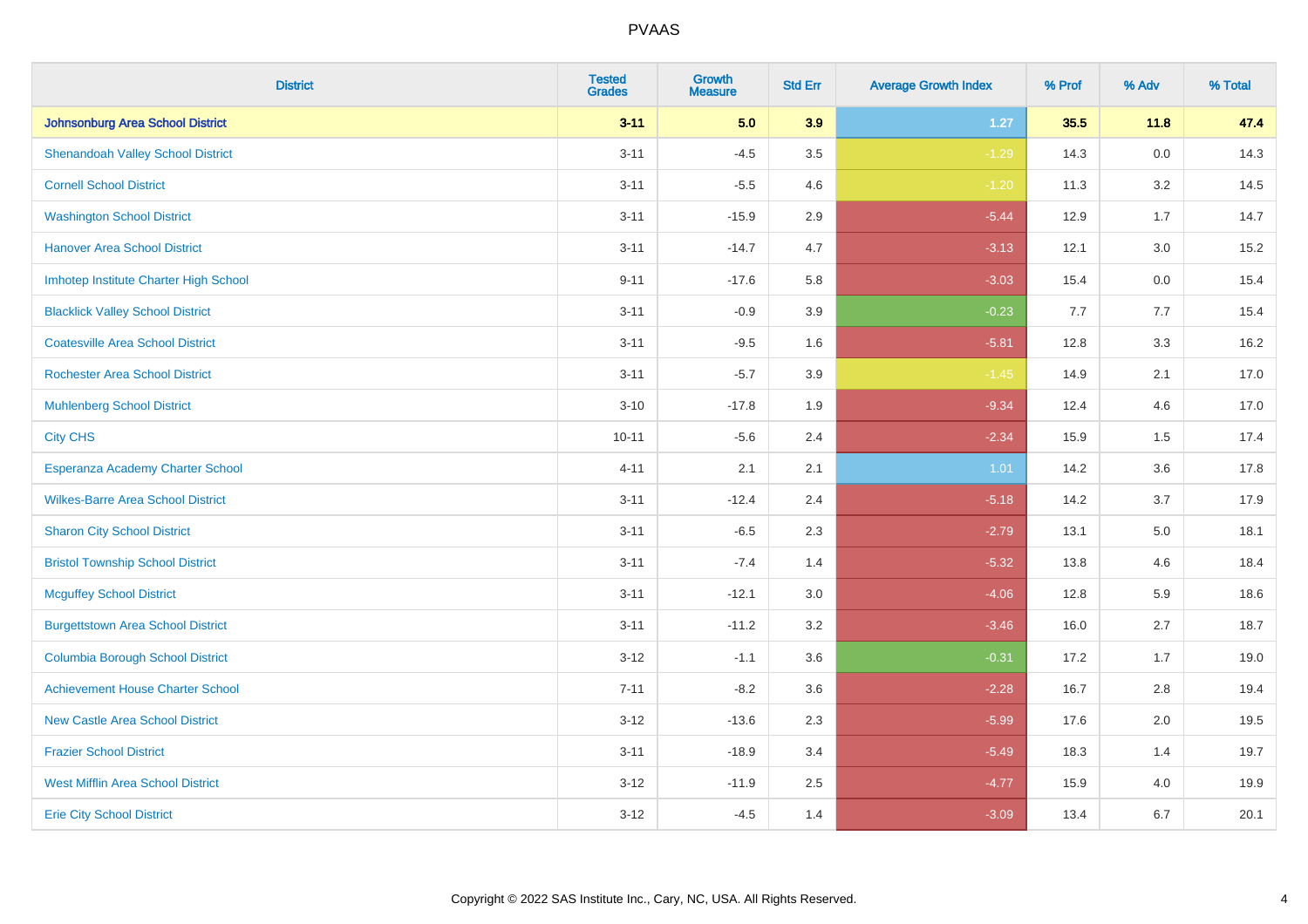| <b>District</b>                                         | <b>Tested</b><br><b>Grades</b> | <b>Growth</b><br><b>Measure</b> | <b>Std Err</b> | <b>Average Growth Index</b> | % Prof | % Adv   | % Total |
|---------------------------------------------------------|--------------------------------|---------------------------------|----------------|-----------------------------|--------|---------|---------|
| Johnsonburg Area School District                        | $3 - 11$                       | 5.0                             | 3.9            | 1.27                        | 35.5   | 11.8    | 47.4    |
| <b>Dunmore School District</b>                          | $3 - 11$                       | $-12.2$                         | 2.7            | $-4.51$                     | 15.0   | 5.3     | 20.4    |
| Jefferson County-Dubois AVTS                            | $9 - 11$                       | $-11.7$                         | 3.1            | $-3.72$                     | 17.6   | 2.8     | 20.4    |
| <b>Mastery Charter School - Pickett Campus</b>          | $6 - 10$                       | 2.7                             | 4.2            | 0.65                        | 20.6   | $0.0\,$ | 20.6    |
| <b>MaST Community Charter School II</b>                 | $3 - 10$                       | 1.4                             | 3.0            | 0.45                        | 16.1   | 4.6     | 20.7    |
| <b>Farrell Area School District</b>                     | $3 - 11$                       | $-1.9$                          | 4.2            | $-0.44$                     | 9.3    | 11.6    | 20.9    |
| <b>William Penn School District</b>                     | $3 - 12$                       | 7.0                             | 1.9            | 3.61                        | 14.0   | 7.2     | 21.3    |
| Hope For Hyndman Charter School                         | $3 - 11$                       | 5.1                             | 5.8            | 0.88                        | 14.3   | 7.1     | 21.4    |
| <b>Lebanon School District</b>                          | $3 - 11$                       | $-1.2$                          | 1.9            | $-0.63$                     | 15.2   | 6.4     | 21.6    |
| <b>Carbon Career &amp; Technical Institute</b>          | $9 - 11$                       | $-9.3$                          | 3.2            | $-2.92$                     | 19.6   | $2.2\,$ | 21.7    |
| <b>Williams Valley School District</b>                  | $3 - 11$                       | 2.6                             | 3.7            | 0.69                        | 17.0   | 5.1     | 22.0    |
| <b>Southeast Delco School District</b>                  | $3 - 10$                       | 3.9                             | 3.5            | 1.12                        | 18.6   | 3.4     | 22.0    |
| <b>Williamsburg Community School District</b>           | $3 - 11$                       | $-16.9$                         | 4.1            | $-4.14$                     | 22.4   | $0.0\,$ | 22.4    |
| <b>Antietam School District</b>                         | $3 - 10$                       | $-9.5$                          | 3.7            | $-2.57$                     | 20.9   | 1.5     | 22.4    |
| <b>Pittsburgh School District</b>                       | $3 - 11$                       | $-13.0$                         | 1.1            | $-12.25$                    | 16.1   | 6.5     | 22.6    |
| <b>Mount Carmel Area School District</b>                | $3 - 11$                       | $-7.9$                          | 2.3            | $-3.38$                     | 18.2   | 4.4     | 22.6    |
| <b>Columbia-Montour AVTS</b>                            | $9 - 10$                       | $-7.1$                          | 2.8            | $-2.52$                     | 19.5   | 3.2     | 22.7    |
| <b>Reading School District</b>                          | $3 - 11$                       | 4.3                             | 1.2            | 3.71                        | 16.8   | 6.0     | 22.8    |
| Philadelphia City School District                       | $3 - 12$                       | $-7.8$                          | 0.6            | $-13.43$                    | 16.4   | 6.5     | 22.9    |
| <b>Fannett-Metal School District</b>                    | $3 - 11$                       | $-22.3$                         | 4.8            | $-4.65$                     | 16.4   | 6.6     | 23.0    |
| <b>Redbank Valley School District</b>                   | $3 - 11$                       | $-7.5$                          | 3.1            | $-2.41$                     | 12.4   | 10.6    | 23.1    |
| Center For Student Learning Charter School At Pennsbury | $6 - 12$                       | $-3.3$                          | 6.0            | $-0.55$                     | 23.1   | 0.0     | 23.1    |
| <b>Greater Nanticoke Area School District</b>           | $3 - 12$                       | $-6.8$                          | 2.6            | $-2.58$                     | 15.2   | 8.9     | 24.1    |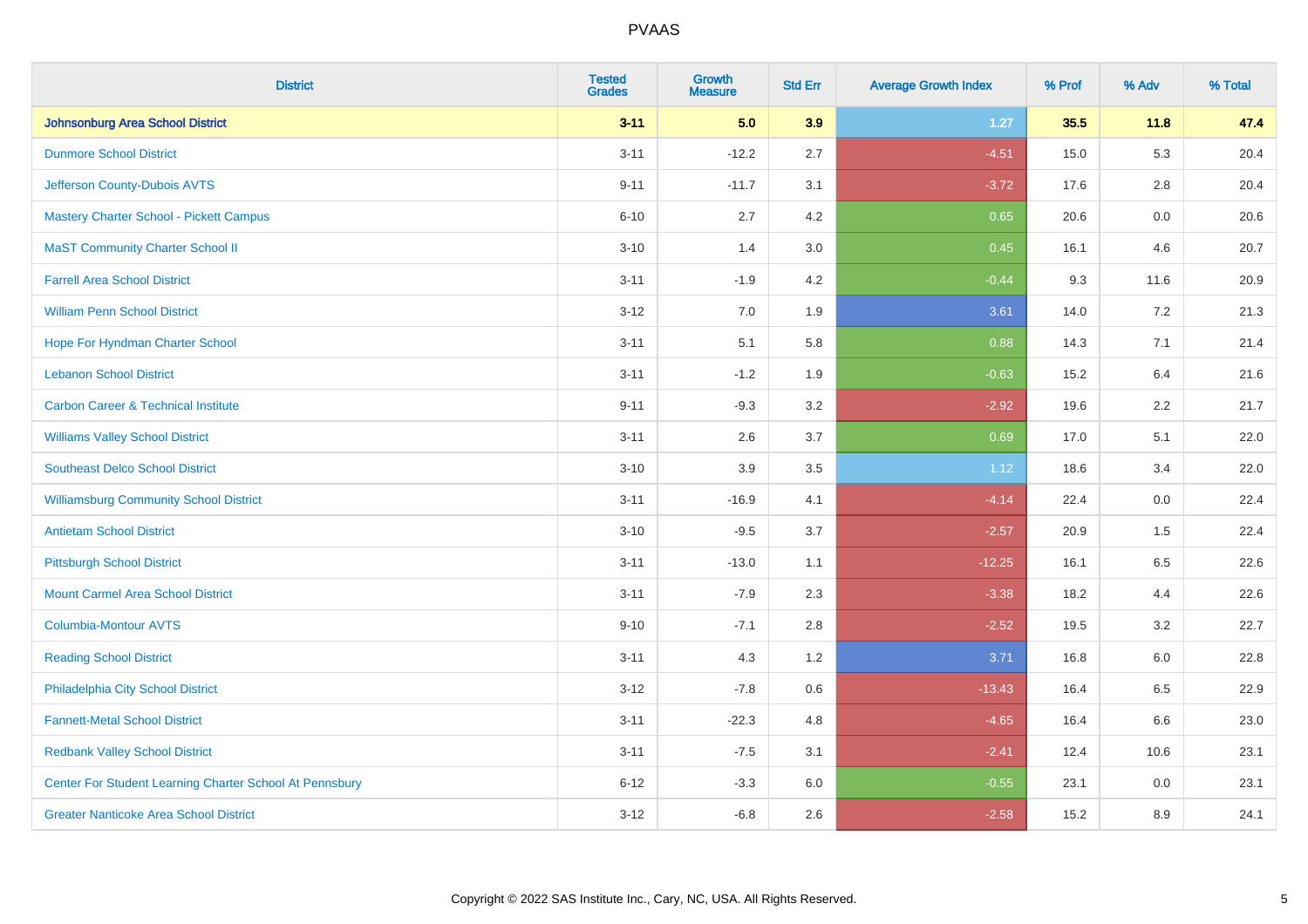| <b>District</b>                                   | <b>Tested</b><br><b>Grades</b> | Growth<br><b>Measure</b> | <b>Std Err</b> | <b>Average Growth Index</b> | % Prof | % Adv   | % Total |
|---------------------------------------------------|--------------------------------|--------------------------|----------------|-----------------------------|--------|---------|---------|
| Johnsonburg Area School District                  | $3 - 11$                       | 5.0                      | 3.9            | 1.27                        | 35.5   | 11.8    | 47.4    |
| <b>Tidioute Community Charter School</b>          | $3 - 11$                       | 0.8                      | 4.4            | 0.19                        | 18.1   | 6.9     | 25.0    |
| Maritime Academy Charter School                   | $3 - 10$                       | 13.2                     | 3.1            | 4.29                        | 24.0   | 1.3     | 25.3    |
| <b>Mckeesport Area School District</b>            | $3 - 12$                       | 4.6                      | 2.2            | 2.14                        | 21.1   | 4.4     | 25.5    |
| Philadelphia Academy Charter School               | $3 - 11$                       | $-14.7$                  | 2.7            | $-5.42$                     | 21.6   | 3.9     | 25.5    |
| <b>York Academy Regional Charter School</b>       | $3 - 11$                       | $-2.3$                   | 4.4            | $-0.52$                     | 23.5   | 2.0     | 25.5    |
| Jim Thorpe Area School District                   | $3 - 11$                       | $-10.9$                  | 2.4            | $-4.48$                     | 19.5   | $6.0\,$ | 25.5    |
| Northern Lebanon School District                  | $3 - 11$                       | $-0.7$                   | 2.3            | $-0.29$                     | 18.8   | 6.8     | 25.6    |
| <b>Mount Union Area School District</b>           | $3 - 10$                       | $-2.5$                   | 2.8            | $-0.89$                     | 19.8   | 5.8     | 25.6    |
| <b>Penn Hills School District</b>                 | $3 - 11$                       | 0.0                      | 2.4            | 0.02                        | 18.4   | 7.1     | 25.6    |
| <b>Pottstown School District</b>                  | $3 - 12$                       | 2.0                      | 2.2            | 0.88                        | 19.4   | $6.2\,$ | 25.6    |
| Mastery Charter School - Hardy Williams           | $3 - 11$                       | 6.6                      | 3.0            | 2.21                        | 24.7   | 1.2     | 25.9    |
| Pennsylvania Distance Learning Charter School     | $3 - 12$                       | $6.8\,$                  | 3.4            | 1.99                        | 19.8   | $6.2\,$ | 25.9    |
| Meyersdale Area School District                   | $3 - 11$                       | $-16.1$                  | 3.3            | $-4.94$                     | 20.3   | 5.8     | 26.1    |
| South Allegheny School District                   | $3 - 11$                       | $-0.9$                   | 3.1            | $-0.30$                     | 23.8   | 2.5     | 26.2    |
| <b>Mastery Charter High School-Lenfest Campus</b> | $7 - 11$                       | $-1.8$                   | 5.8            | $-0.30$                     | 26.3   | $0.0\,$ | 26.3    |
| <b>New Foundations Charter School</b>             | $3 - 11$                       | 0.6                      | 2.2            | 0.29                        | 22.4   | 4.0     | 26.4    |
| <b>York Co School Of Technology</b>               | $9 - 12$                       | $-10.9$                  | 1.6            | $-6.79$                     | 22.6   | 4.0     | 26.6    |
| <b>Central Cambria School District</b>            | $3 - 11$                       | $-12.7$                  | 2.3            | $-5.61$                     | 19.4   | 7.4     | 26.9    |
| <b>Roberto Clemente Charter School</b>            | $3 - 12$                       | $-3.3$                   | 4.1            | $-0.79$                     | 22.7   | 4.6     | 27.3    |
| <b>Carmichaels Area School District</b>           | $3 - 10$                       | $-7.0$                   | 3.1            | $-2.30$                     | 17.8   | 9.6     | 27.4    |
| <b>Moniteau School District</b>                   | $3 - 11$                       | $-11.8$                  | 2.9            | $-4.07$                     | 22.6   | 5.0     | 27.6    |
| <b>Scranton School District</b>                   | $3 - 12$                       | $-10.1$                  | 2.5            | $-4.04$                     | 20.0   | 7.7     | 27.7    |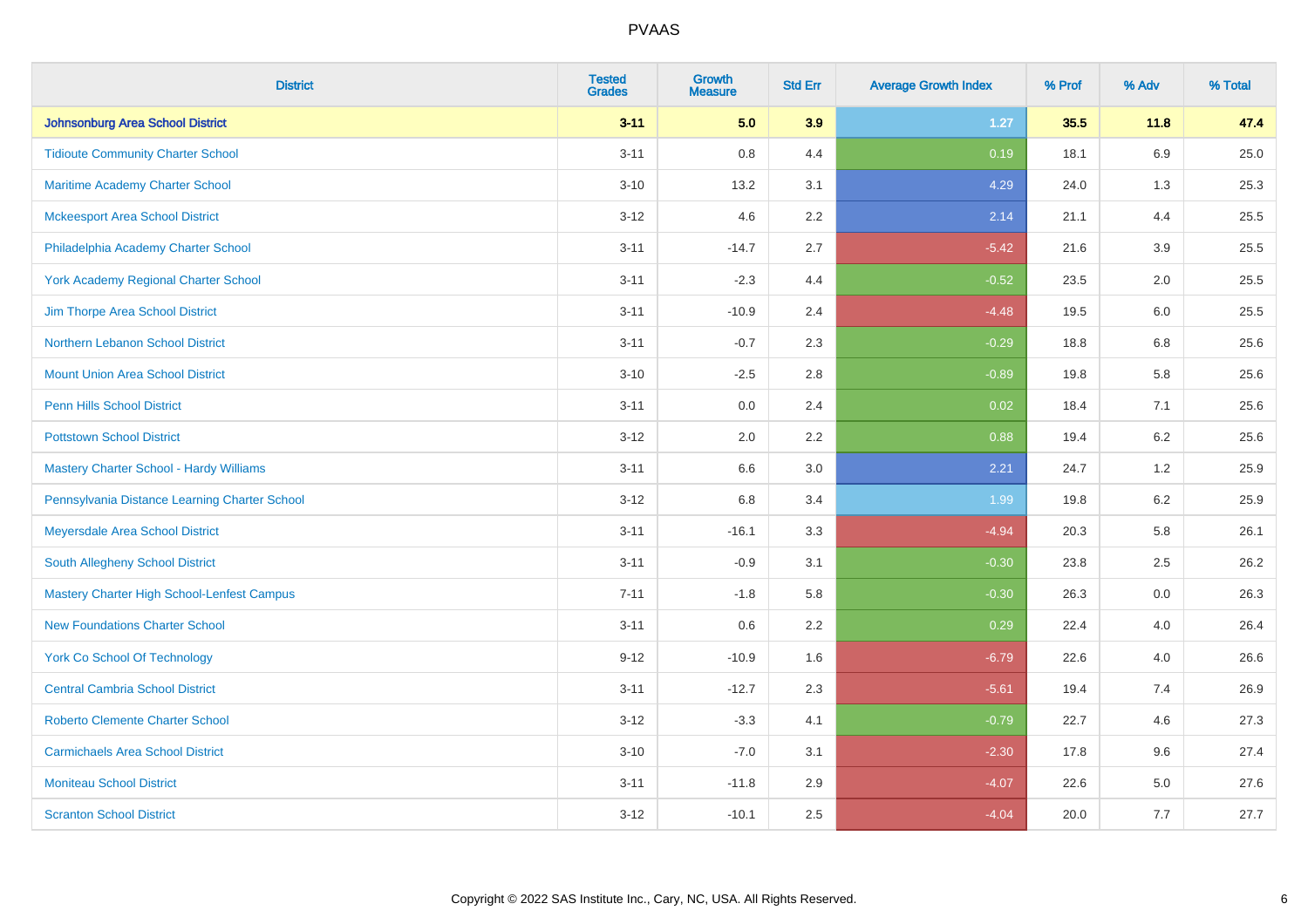| <b>District</b>                                   | <b>Tested</b><br><b>Grades</b> | <b>Growth</b><br><b>Measure</b> | <b>Std Err</b> | <b>Average Growth Index</b> | % Prof | % Adv   | % Total |
|---------------------------------------------------|--------------------------------|---------------------------------|----------------|-----------------------------|--------|---------|---------|
| Johnsonburg Area School District                  | $3 - 11$                       | 5.0                             | 3.9            | $1.27$                      | 35.5   | 11.8    | 47.4    |
| Lehigh Valley Academy Regional Charter School     | $3 - 11$                       | $-5.9$                          | 3.0            | $-1.98$                     | 20.0   | 7.7     | 27.7    |
| <b>Northern Cambria School District</b>           | $3 - 11$                       | $-0.3$                          | 3.4            | $-0.09$                     | 26.5   | 1.2     | 27.7    |
| <b>Central Fulton School District</b>             | $3 - 11$                       | $-13.3$                         | 3.2            | $-4.20$                     | 18.1   | 9.7     | 27.8    |
| <b>Penns Manor Area School District</b>           | $3 - 12$                       | $-1.9$                          | 3.5            | $-0.55$                     | 24.2   | 3.8     | 28.0    |
| <b>Blairsville-Saltsburg School District</b>      | $3 - 11$                       | $-7.5$                          | 2.8            | $-2.67$                     | 20.1   | 8.2     | 28.3    |
| <b>Union School District</b>                      | $3 - 12$                       | 2.5                             | 3.7            | 0.69                        | 17.9   | 10.4    | 28.4    |
| <b>East Allegheny School District</b>             | $3 - 11$                       | $-6.4$                          | 3.0            | $-2.11$                     | 21.0   | 7.4     | 28.4    |
| <b>Susq-Cyber Charter School</b>                  | $9 - 11$                       | $-3.2$                          | 5.8            | $-0.54$                     | 23.8   | 4.8     | 28.6    |
| <b>Williamsport Area School District</b>          | $3 - 11$                       | $-11.7$                         | 1.4            | $-8.29$                     | 18.2   | 10.5    | 28.7    |
| <b>Conemaugh Valley School District</b>           | $3 - 12$                       | $-6.3$                          | 4.1            | $-1.54$                     | 23.7   | 5.1     | 28.8    |
| Ambridge Area School District                     | $3 - 12$                       | $-19.4$                         | 2.5            | $-7.64$                     | 23.2   | 5.6     | 28.9    |
| <b>Hanover Public School District</b>             | $3 - 11$                       | $-12.4$                         | 2.7            | $-4.50$                     | 22.7   | $6.2\,$ | 28.9    |
| Pennsylvania Cyber Charter School                 | $3 - 11$                       | 0.6                             | 1.5            | 0.37                        | 20.8   | 8.1     | 28.9    |
| <b>Ferndale Area School District</b>              | $3 - 10$                       | $-1.1$                          | 4.1            | $-0.27$                     | 21.0   | 7.9     | 29.0    |
| <b>Westinghouse Arts Academy Charter School</b>   | $9 - 10$                       | $-6.0$                          | 3.3            | $-1.81$                     | 20.2   | $8.9\,$ | 29.1    |
| <b>Connellsville Area School District</b>         | $3 - 11$                       | $-5.3$                          | 2.0            | $-2.67$                     | 24.2   | 5.0     | 29.1    |
| <b>Environmental Charter School At Frick Park</b> | $3-9$                          | $-6.2$                          | 3.7            | $-1.67$                     | 25.9   | 3.4     | 29.3    |
| <b>Shamokin Area School District</b>              | $3 - 11$                       | $-2.6$                          | 2.5            | $-1.06$                     | 19.6   | 9.8     | 29.3    |
| <b>Dauphin County Technical School</b>            | $9 - 11$                       | $-3.9$                          | 2.3            | $-1.67$                     | 18.3   | 11.1    | 29.3    |
| <b>Hazleton Area School District</b>              | $3 - 11$                       | 6.0                             | 1.6            | 3.85                        | 20.5   | 9.0     | 29.5    |
| <b>Pottsville Area School District</b>            | $3 - 12$                       | $-4.9$                          | 2.1            | $-2.36$                     | 21.8   | 7.9     | 29.6    |
| <b>Mahanoy Area School District</b>               | $3 - 10$                       | $-3.4$                          | 3.1            | $-1.07$                     | 21.4   | 8.6     | 30.0    |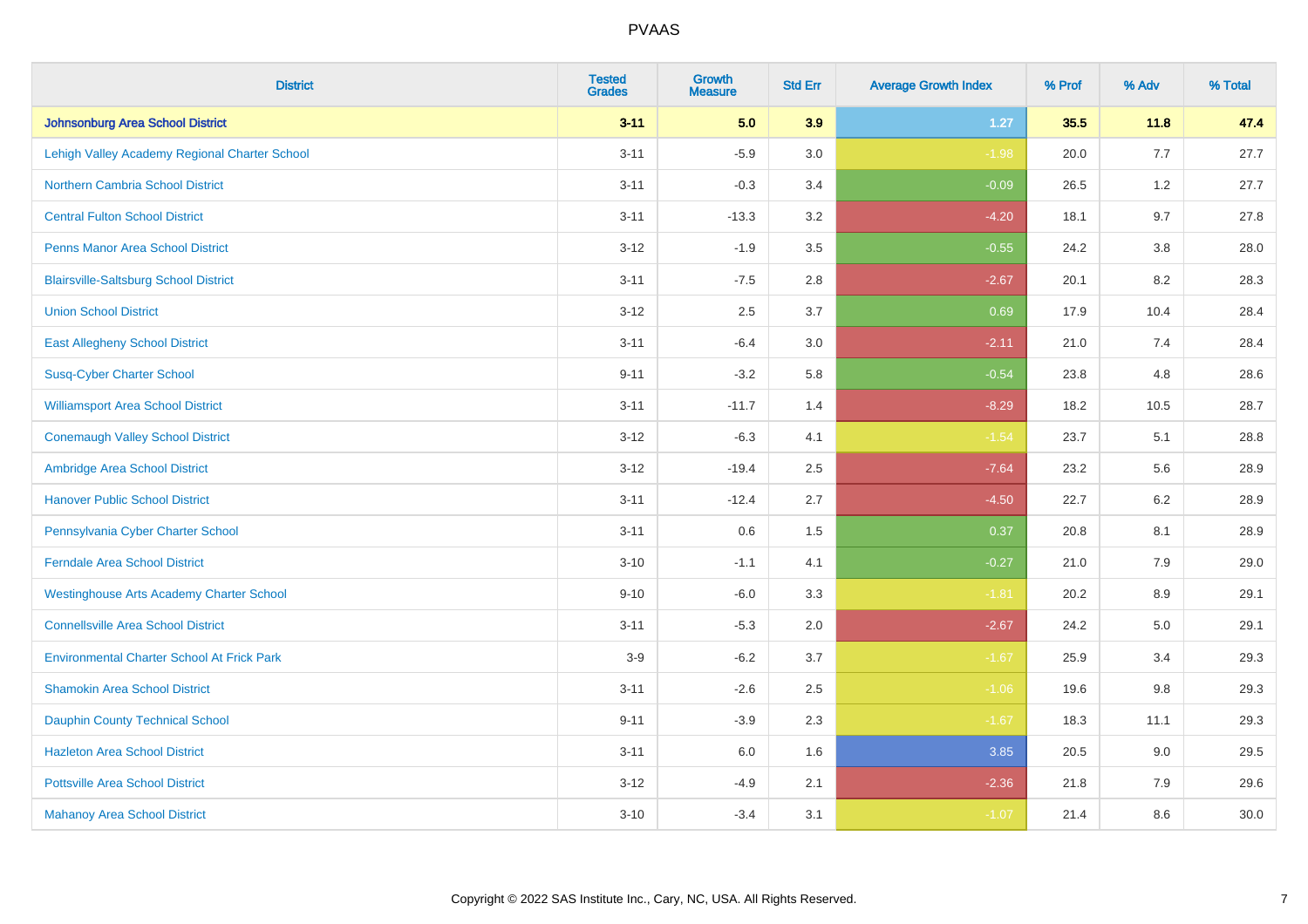| <b>District</b>                            | <b>Tested</b><br><b>Grades</b> | Growth<br><b>Measure</b> | <b>Std Err</b> | <b>Average Growth Index</b> | % Prof | % Adv   | % Total |
|--------------------------------------------|--------------------------------|--------------------------|----------------|-----------------------------|--------|---------|---------|
| <b>Johnsonburg Area School District</b>    | $3 - 11$                       | 5.0                      | 3.9            | 1.27                        | 35.5   | 11.8    | 47.4    |
| Insight PA Cyber Charter School            | $3 - 11$                       | $-9.4$                   | 5.8            | $-1.62$                     | 25.6   | 4.6     | 30.2    |
| <b>Carbondale Area School District</b>     | $3 - 10$                       | $-2.8$                   | 3.2            | $-0.87$                     | 27.5   | $2.9\,$ | 30.4    |
| <b>Brownsville Area School District</b>    | $3 - 12$                       | 3.9                      | 3.8            | 1.04                        | 22.0   | 8.5     | 30.5    |
| <b>Trinity Area School District</b>        | $3 - 11$                       | $-8.7$                   | 1.8            | $-4.87$                     | 20.9   | 9.8     | 30.8    |
| <b>East Lycoming School District</b>       | $3 - 11$                       | $-10.9$                  | 2.1            | $-5.08$                     | 22.5   | $8.2\,$ | 30.8    |
| Jeannette City School District             | $3 - 11$                       | $-0.7$                   | 3.4            | $-0.20$                     | 26.8   | 4.1     | 30.9    |
| <b>Bristol Borough School District</b>     | $3 - 12$                       | $-5.9$                   | 2.9            | $-2.00$                     | 27.8   | 3.3     | 31.1    |
| Lackawanna Trail School District           | $3 - 10$                       | $-11.0$                  | 3.3            | $-3.35$                     | 13.1   | 18.0    | 31.2    |
| <b>Freedom Area School District</b>        | $3 - 11$                       | $-6.3$                   | 3.1            | $-2.04$                     | 22.9   | 8.4     | 31.3    |
| <b>Wyoming Valley West School District</b> | $3 - 11$                       | $-5.5$                   | 2.3            | $-2.38$                     | 22.2   | 9.2     | 31.4    |
| <b>Monessen City School District</b>       | $3 - 10$                       | $-3.9$                   | 5.6            | $-0.69$                     | 21.0   | 10.5    | 31.6    |
| <b>Bethlehem Area School District</b>      | $3 - 11$                       | $-4.5$                   | 1.1            | $-3.91$                     | 20.4   | 11.3    | 31.7    |
| North Schuylkill School District           | $3 - 11$                       | $-4.7$                   | 2.2            | $-2.16$                     | 20.2   | 11.7    | 31.9    |
| Susquehanna Township School District       | $3 - 12$                       | 3.9                      | 2.7            | 1.45                        | 19.0   | 13.1    | 32.0    |
| Juniata Valley School District             | $3 - 11$                       | 1.6                      | 3.2            | 0.51                        | 23.1   | 9.4     | 32.5    |
| <b>Cheltenham School District</b>          | $3 - 11$                       | $-17.6$                  | 2.0            | $-8.74$                     | 24.4   | 8.3     | 32.6    |
| <b>Wattsburg Area School District</b>      | $3 - 11$                       | 1.0                      | 2.7            | 0.36                        | 20.4   | 12.4    | 32.7    |
| <b>West York Area School District</b>      | $3 - 12$                       | $-9.8$                   | 2.7            | $-3.57$                     | 21.9   | 10.9    | 32.8    |
| <b>Corry Area School District</b>          | $3 - 11$                       | $-6.8$                   | 2.3            | $-3.01$                     | 24.0   | 8.8     | 32.8    |
| <b>Chartiers-Houston School District</b>   | $3 - 10$                       | $-16.5$                  | 3.5            | $-4.79$                     | 26.3   | 6.6     | 32.9    |
| <b>Carlynton School District</b>           | $3 - 11$                       | $-2.0$                   | 3.2            | $-0.62$                     | 27.9   | 5.2     | 33.1    |
| <b>Forbes Road School District</b>         | $3 - 11$                       | $-11.5$                  | 4.7            | $-2.43$                     | 23.1   | 10.3    | 33.3    |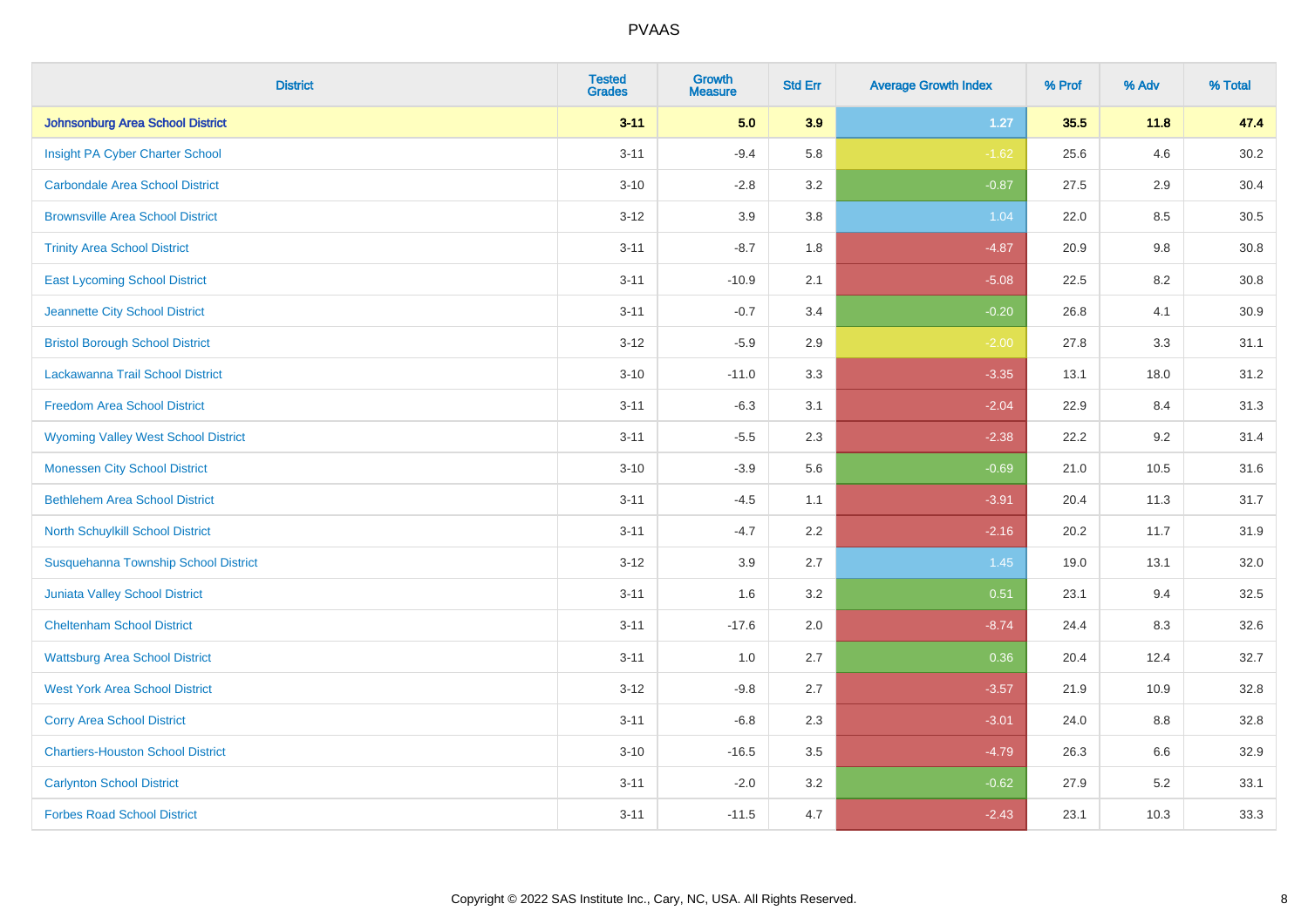| <b>District</b>                                | <b>Tested</b><br><b>Grades</b> | <b>Growth</b><br><b>Measure</b> | <b>Std Err</b> | <b>Average Growth Index</b> | % Prof | % Adv | % Total |
|------------------------------------------------|--------------------------------|---------------------------------|----------------|-----------------------------|--------|-------|---------|
| <b>Johnsonburg Area School District</b>        | $3 - 11$                       | 5.0                             | 3.9            | $1.27$                      | 35.5   | 11.8  | 47.4    |
| <b>Titusville Area School District</b>         | $3 - 11$                       | $-5.0$                          | 2.5            | $-1.98$                     | 26.5   | 6.8   | 33.3    |
| Harmony Area School District                   | $3 - 10$                       | $-5.7$                          | 5.0            | $-1.13$                     | 33.3   | 0.0   | 33.3    |
| <b>Berwick Area School District</b>            | $3 - 11$                       | $-6.9$                          | 2.4            | $-2.84$                     | 22.3   | 11.5  | 33.8    |
| Schuylkill Haven Area School District          | $3 - 11$                       | $-5.3$                          | 2.7            | $-1.96$                     | 22.2   | 11.6  | 33.8    |
| <b>Forest Area School District</b>             | $3 - 11$                       | $-1.8$                          | 4.7            | $-0.37$                     | 18.9   | 15.1  | 34.0    |
| <b>Interboro School District</b>               | $3 - 12$                       | $-8.4$                          | 2.0            | $-4.27$                     | 27.6   | 6.4   | 34.1    |
| <b>Milton Area School District</b>             | $3 - 11$                       | $-10.1$                         | 2.5            | $-4.04$                     | 23.0   | 11.3  | 34.2    |
| <b>Marion Center Area School District</b>      | $3 - 10$                       | 0.8                             | 2.9            | 0.27                        | 23.3   | 11.1  | 34.4    |
| <b>Millersburg Area School District</b>        | $3 - 11$                       | $-6.6$                          | 3.4            | $-1.92$                     | 24.1   | 10.3  | 34.5    |
| Lehigh Valley Charter High School For The Arts | $9 - 10$                       | $-11.8$                         | 2.5            | $-4.76$                     | 28.9   | 5.7   | 34.6    |
| <b>Tulpehocken Area School District</b>        | $3 - 12$                       | 1.0                             | 4.9            | 0.20                        | 11.5   | 23.1  | 34.6    |
| Jefferson-Morgan School District               | $3 - 10$                       | $-12.0$                         | 3.9            | $-3.09$                     | 28.6   | 6.1   | 34.7    |
| <b>Forest City Regional School District</b>    | $3 - 12$                       | $-1.2$                          | 3.6            | $-0.33$                     | 26.5   | 8.2   | 34.7    |
| <b>Towanda Area School District</b>            | $3 - 11$                       | $-4.0$                          | 2.6            | $-1.52$                     | 24.8   | 9.9   | 34.8    |
| <b>Southern Fulton School District</b>         | $3 - 11$                       | $-5.1$                          | 4.0            | $-1.29$                     | 21.7   | 13.0  | 34.8    |
| <b>Bensalem Township School District</b>       | $3 - 11$                       | 1.0                             | 1.6            | 0.63                        | 24.3   | 10.7  | 34.9    |
| <b>Eastern Lebanon County School District</b>  | $3 - 11$                       | 4.0                             | 2.1            | 1.89                        | 23.5   | 11.5  | 35.0    |
| East Stroudsburg Area School District          | $3 - 11$                       | $-4.9$                          | 1.4            | $-3.38$                     | 22.7   | 12.5  | 35.2    |
| <b>Cranberry Area School District</b>          | $3 - 12$                       | $-0.9$                          | 3.1            | $-0.29$                     | 25.5   | 9.7   | 35.2    |
| <b>Commodore Perry School District</b>         | $3 - 11$                       | $-10.4$                         | 4.5            | $-2.30$                     | 29.4   | 5.9   | 35.3    |
| <b>Ellwood City Area School District</b>       | $3 - 11$                       | $-12.5$                         | 3.1            | $-4.00$                     | 26.7   | 8.7   | 35.4    |
| <b>Laurel Highlands School District</b>        | $3 - 11$                       | $-3.8$                          | 2.3            | $-1.63$                     | 20.9   | 14.6  | 35.4    |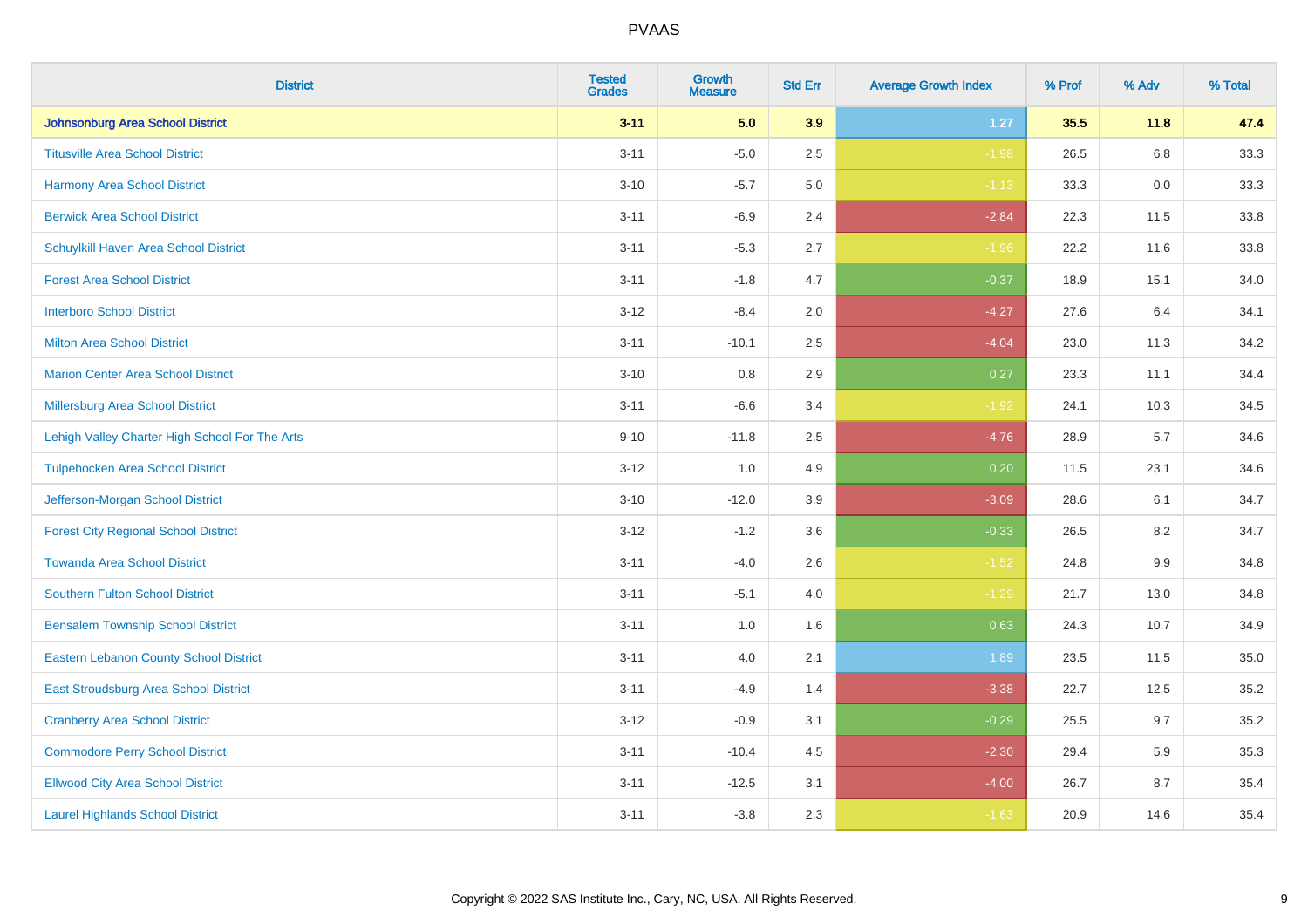| <b>District</b>                           | <b>Tested</b><br><b>Grades</b> | <b>Growth</b><br><b>Measure</b> | <b>Std Err</b> | <b>Average Growth Index</b> | % Prof | % Adv | % Total |
|-------------------------------------------|--------------------------------|---------------------------------|----------------|-----------------------------|--------|-------|---------|
| <b>Johnsonburg Area School District</b>   | $3 - 11$                       | 5.0                             | 3.9            | $1.27$                      | 35.5   | 11.8  | 47.4    |
| <b>Northeast Bradford School District</b> | $3 - 10$                       | $-5.0$                          | 3.7            | $-1.35$                     | 30.6   | 4.8   | 35.5    |
| <b>Somerset Area School District</b>      | $3 - 11$                       | $-7.6$                          | 2.4            | $-3.17$                     | 21.0   | 14.5  | 35.5    |
| <b>Upper Darby School District</b>        | $3 - 12$                       | 11.2                            | 1.4            | 8.28                        | 23.8   | 11.8  | 35.6    |
| <b>Panther Valley School District</b>     | $3 - 12$                       | $-13.3$                         | 3.2            | $-4.10$                     | 31.5   | 4.1   | 35.6    |
| <b>Centennial School District</b>         | $3 - 10$                       | 1.5                             | 1.5            | 0.98                        | 23.6   | 12.4  | 36.0    |
| <b>Brentwood Borough School District</b>  | $3 - 11$                       | 1.3                             | 3.0            | 0.44                        | 20.2   | 16.0  | 36.2    |
| <b>Mercer Area School District</b>        | $3 - 11$                       | 2.2                             | 3.1            | 0.70                        | 24.4   | 11.8  | 36.2    |
| <b>Mid Valley School District</b>         | $3 - 10$                       | $-11.1$                         | 2.7            | $-4.07$                     | 28.3   | 8.1   | 36.4    |
| <b>Reynolds School District</b>           | $3 - 10$                       | $-3.0$                          | 3.5            | $-0.87$                     | 27.3   | 9.1   | 36.4    |
| <b>Warren County School District</b>      | $3 - 11$                       | $-0.1$                          | 1.6            | $-0.06$                     | 26.7   | 9.7   | 36.4    |
| <b>Franklin Area School District</b>      | $3 - 11$                       | $-3.7$                          | 2.6            | $-1.43$                     | 30.5   | 5.9   | 36.4    |
| <b>Big Spring School District</b>         | $3 - 11$                       | $-9.8$                          | 2.3            | $-4.32$                     | 23.6   | 12.9  | 36.5    |
| <b>Montgomery Area School District</b>    | $3 - 11$                       | $-5.8$                          | 3.2            | $-1.83$                     | 25.0   | 11.5  | 36.5    |
| Southern Tioga School District            | $3 - 11$                       | $-0.1$                          | 2.8            | $-0.03$                     | 26.3   | 10.3  | 36.6    |
| <b>Greenville Area School District</b>    | $3 - 11$                       | $-13.2$                         | 3.0            | $-4.45$                     | 32.1   | 4.6   | 36.7    |
| <b>Canton Area School District</b>        | $3 - 11$                       | 8.4                             | 2.9            | 2.92                        | 13.8   | 23.0  | 36.8    |
| <b>Bethlehem-Center School District</b>   | $3 - 10$                       | 2.1                             | 3.5            | 0.59                        | 32.3   | 4.6   | 36.9    |
| <b>Salisbury Township School District</b> | $3 - 11$                       | 5.8                             | 3.6            | 1.62                        | 24.4   | 12.6  | 37.0    |
| <b>Ringgold School District</b>           | $3 - 11$                       | 2.9                             | 2.2            | 1.32                        | 23.8   | 13.3  | 37.1    |
| <b>Minersville Area School District</b>   | $3 - 11$                       | $-2.9$                          | 3.4            | $-0.86$                     | 27.4   | 9.7   | 37.1    |
| <b>Conneaut School District</b>           | $3-12$                         | $-2.3$                          | 2.6            | $-0.91$                     | 27.4   | 9.7   | 37.1    |
| <b>Easton Area School District</b>        | $3 - 12$                       | 6.3                             | 1.3            | 4.91                        | 24.1   | 13.0  | 37.1    |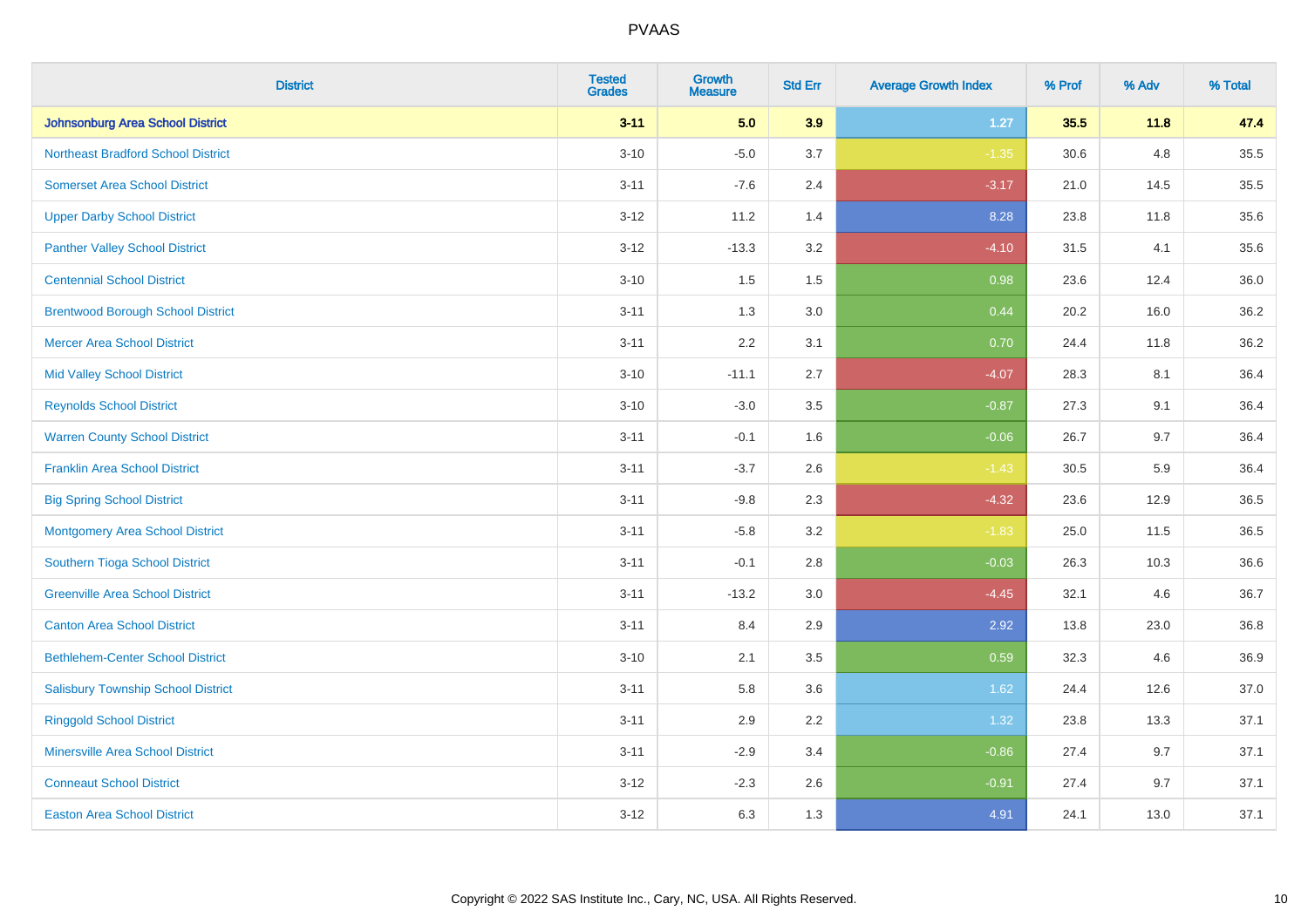| <b>District</b>                            | <b>Tested</b><br><b>Grades</b> | <b>Growth</b><br><b>Measure</b> | <b>Std Err</b> | <b>Average Growth Index</b> | % Prof | % Adv   | % Total |
|--------------------------------------------|--------------------------------|---------------------------------|----------------|-----------------------------|--------|---------|---------|
| Johnsonburg Area School District           | $3 - 11$                       | 5.0                             | 3.9            | $1.27$                      | 35.5   | 11.8    | 47.4    |
| <b>Butler Area School District</b>         | $3 - 11$                       | $-14.1$                         | $1.5$          | $-9.60$                     | 26.4   | 11.1    | 37.5    |
| <b>Moshannon Valley School District</b>    | $3 - 10$                       | $-5.1$                          | 4.6            | $-1.12$                     | 25.0   | 12.5    | 37.5    |
| <b>Deer Lakes School District</b>          | $3 - 11$                       | $-10.0$                         | 2.5            | $-4.02$                     | 27.7   | $9.9\,$ | 37.6    |
| Southern Huntingdon County School District | $3 - 11$                       | $-5.9$                          | 3.4            | $-1.76$                     | 32.8   | 4.9     | 37.7    |
| <b>Riverside School District</b>           | $3 - 11$                       | $-6.2$                          | 2.7            | $-2.33$                     | 20.8   | 17.0    | 37.7    |
| <b>Yough School District</b>               | $3 - 10$                       | $-6.2$                          | 2.7            | $-2.27$                     | 28.9   | 8.8     | 37.7    |
| <b>Port Allegany School District</b>       | $3 - 11$                       | 6.5                             | 3.7            | 1.74                        | 26.4   | 11.3    | 37.7    |
| <b>Wellsboro Area School District</b>      | $3 - 11$                       | $-6.3$                          | 3.0            | $-2.08$                     | 24.4   | 13.4    | 37.8    |
| <b>Elk Lake School District</b>            | $3 - 11$                       | $-6.1$                          | 2.9            | $-2.12$                     | 26.3   | 11.6    | 37.9    |
| <b>Governor Mifflin School District</b>    | $3 - 11$                       | $-4.4$                          | 1.6            | $-2.69$                     | 30.3   | 7.7     | 38.0    |
| <b>Cambria Heights School District</b>     | $3 - 10$                       | $-6.2$                          | 2.9            | $-2.11$                     | 25.0   | 13.0    | 38.0    |
| <b>Chartiers Valley School District</b>    | $3 - 11$                       | $-9.1$                          | 2.1            | $-4.23$                     | 20.7   | 17.4    | 38.0    |
| <b>Central Dauphin School District</b>     | $3 - 11$                       | $-5.2$                          | 1.2            | $-4.24$                     | 29.3   | 8.7     | 38.0    |
| <b>Charleroi School District</b>           | $3 - 11$                       | $-4.3$                          | 2.7            | $-1.55$                     | 22.2   | 15.9    | 38.1    |
| <b>Bucks County Technical High School</b>  | $9 - 10$                       | $-2.9$                          | 2.2            | $-1.29$                     | 27.7   | 10.4    | 38.2    |
| Catasauqua Area School District            | $3 - 12$                       | $-7.3$                          | 2.8            | $-2.58$                     | 27.1   | 11.2    | 38.3    |
| <b>Bangor Area School District</b>         | $3 - 12$                       | $-1.2$                          | 2.0            | $-0.60$                     | 25.8   | 12.7    | 38.5    |
| Southeastern Greene School District        | $3 - 10$                       | $-2.3$                          | 4.4            | $-0.53$                     | 29.0   | 9.7     | 38.7    |
| Philipsburg-Osceola Area School District   | $3 - 11$                       | 4.1                             | 3.0            | 1.37                        | 22.5   | 16.2    | 38.8    |
| <b>Pottsgrove School District</b>          | $3 - 11$                       | $-5.5$                          | 2.0            | $-2.78$                     | 28.6   | 10.3    | 38.8    |
| Salisbury-Elk Lick School District         | $3 - 11$                       | $-8.4$                          | 5.8            | $-1.45$                     | 33.3   | 5.6     | 38.9    |
| <b>Blue Ridge School District</b>          | $3 - 11$                       | 8.3                             | 3.7            | 2.24                        | 29.6   | 9.3     | 38.9    |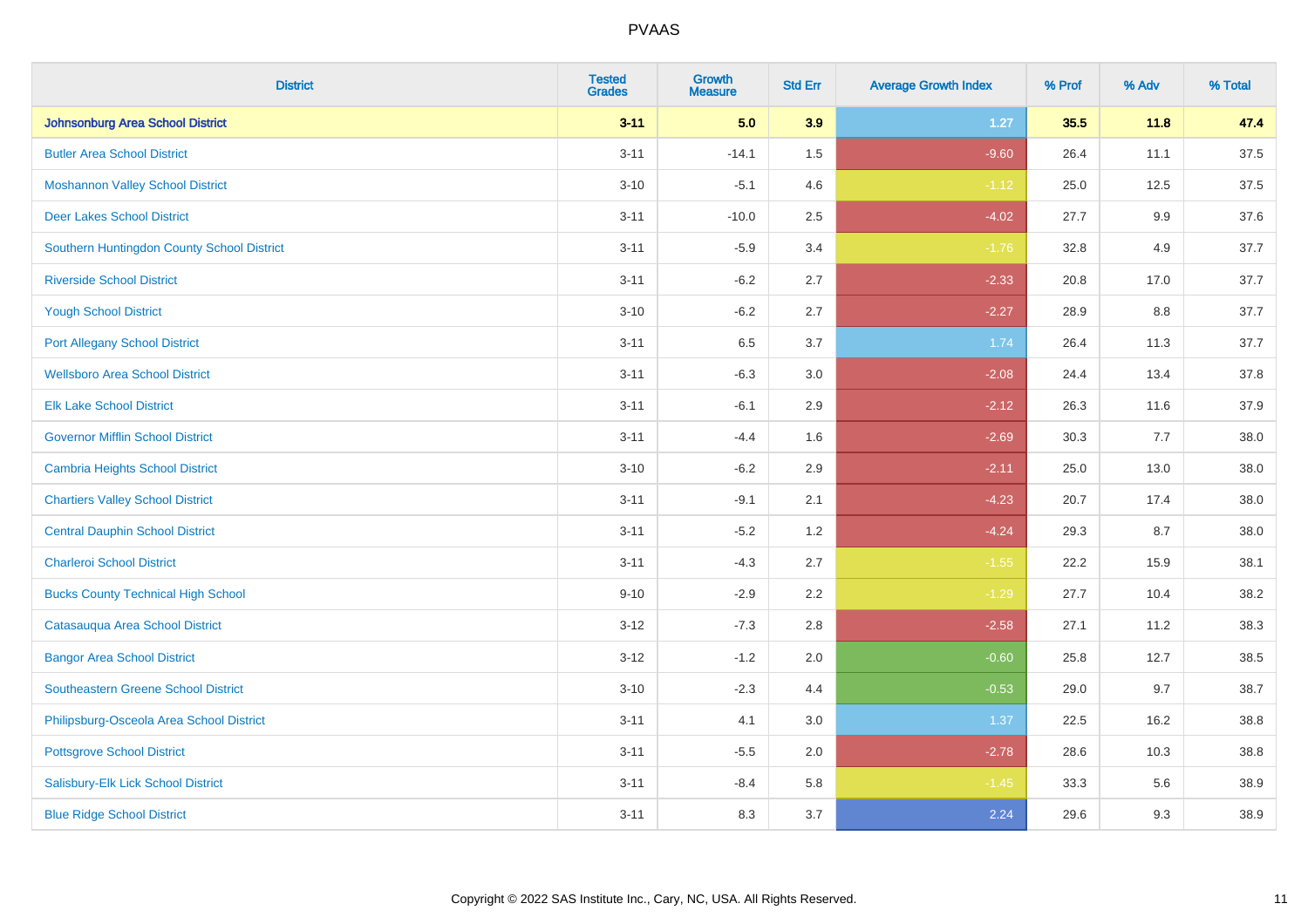| <b>District</b>                               | <b>Tested</b><br><b>Grades</b> | <b>Growth</b><br><b>Measure</b> | <b>Std Err</b> | <b>Average Growth Index</b> | % Prof | % Adv | % Total |
|-----------------------------------------------|--------------------------------|---------------------------------|----------------|-----------------------------|--------|-------|---------|
| <b>Johnsonburg Area School District</b>       | $3 - 11$                       | 5.0                             | 3.9            | $1.27$                      | 35.5   | 11.8  | 47.4    |
| <b>Pleasant Valley School District</b>        | $3 - 11$                       | $-3.3$                          | 1.8            | $-1.80$                     | 28.5   | 10.4  | 39.0    |
| <b>Uniontown Area School District</b>         | $3 - 11$                       | $-2.8$                          | 3.1            | $-0.91$                     | 31.7   | 7.3   | 39.0    |
| <b>Forest Hills School District</b>           | $3 - 11$                       | 1.8                             | 2.5            | 0.71                        | 28.8   | 10.3  | 39.1    |
| <b>Penn-Delco School District</b>             | $3 - 11$                       | 1.3                             | 1.8            | 0.75                        | 26.5   | 12.6  | 39.1    |
| <b>Shikellamy School District</b>             | $3 - 10$                       | $-8.3$                          | 2.4            | $-3.42$                     | 20.8   | 18.5  | 39.2    |
| Selinsgrove Area School District              | $3 - 12$                       | $-5.7$                          | 2.1            | $-2.74$                     | 25.4   | 13.9  | 39.2    |
| <b>Troy Area School District</b>              | $3 - 10$                       | $-4.7$                          | 3.2            | $-1.46$                     | 22.8   | 16.5  | 39.2    |
| Northern Lehigh School District               | $3 - 12$                       | 6.1                             | 2.5            | 2.42                        | 21.4   | 18.0  | 39.3    |
| <b>Chambersburg Area School District</b>      | $3 - 11$                       | $-5.6$                          | 1.3            | $-4.42$                     | 24.2   | 15.2  | 39.4    |
| <b>Cameron County School District</b>         | $3-12$                         | $-5.0$                          | 4.4            | $-1.12$                     | 34.9   | 4.8   | 39.7    |
| <b>Ligonier Valley School District</b>        | $3 - 11$                       | $-10.8$                         | 3.1            | $-3.43$                     | 34.1   | 5.8   | 39.9    |
| <b>Tri-Valley School District</b>             | $3 - 10$                       | $-2.7$                          | 3.9            | $-0.69$                     | 31.0   | 9.5   | 40.5    |
| <b>Union City Area School District</b>        | $3 - 12$                       | $-8.7$                          | 3.3            | $-2.59$                     | 29.7   | 10.9  | 40.6    |
| <b>Susquehanna Community School District</b>  | $3 - 11$                       | $-4.5$                          | 3.8            | $-1.19$                     | 31.9   | 8.8   | 40.7    |
| <b>Derry Area School District</b>             | $3 - 11$                       | $-11.8$                         | 2.6            | $-4.53$                     | 34.8   | 6.1   | 40.9    |
| Lehigh Career & Technical Institute           | $10 - 12$                      | $-0.7$                          | 6.3            | $-0.11$                     | 36.4   | 4.6   | 40.9    |
| <b>Keystone Oaks School District</b>          | $3 - 11$                       | $-7.2$                          | 2.3            | $-3.14$                     | 30.0   | 11.1  | 41.0    |
| <b>Weatherly Area School District</b>         | $3 - 11$                       | $-5.8$                          | 4.0            | $-1.44$                     | 32.1   | 8.9   | 41.1    |
| <b>Shanksville-Stonycreek School District</b> | $3 - 10$                       | $-8.6$                          | 5.5            | $-1.55$                     | 17.6   | 23.5  | 41.2    |
| <b>Kiski Area School District</b>             | $3 - 11$                       | $-4.0$                          | 2.0            | $-1.99$                     | 23.1   | 18.2  | 41.3    |
| <b>Purchase Line School District</b>          | $3-12$                         | 4.3                             | 3.3            | 1.30                        | 32.3   | 9.0   | 41.4    |
| <b>Pittston Area School District</b>          | $3 - 11$                       | $-8.2$                          | 2.2            | $-3.75$                     | 26.7   | 14.8  | 41.5    |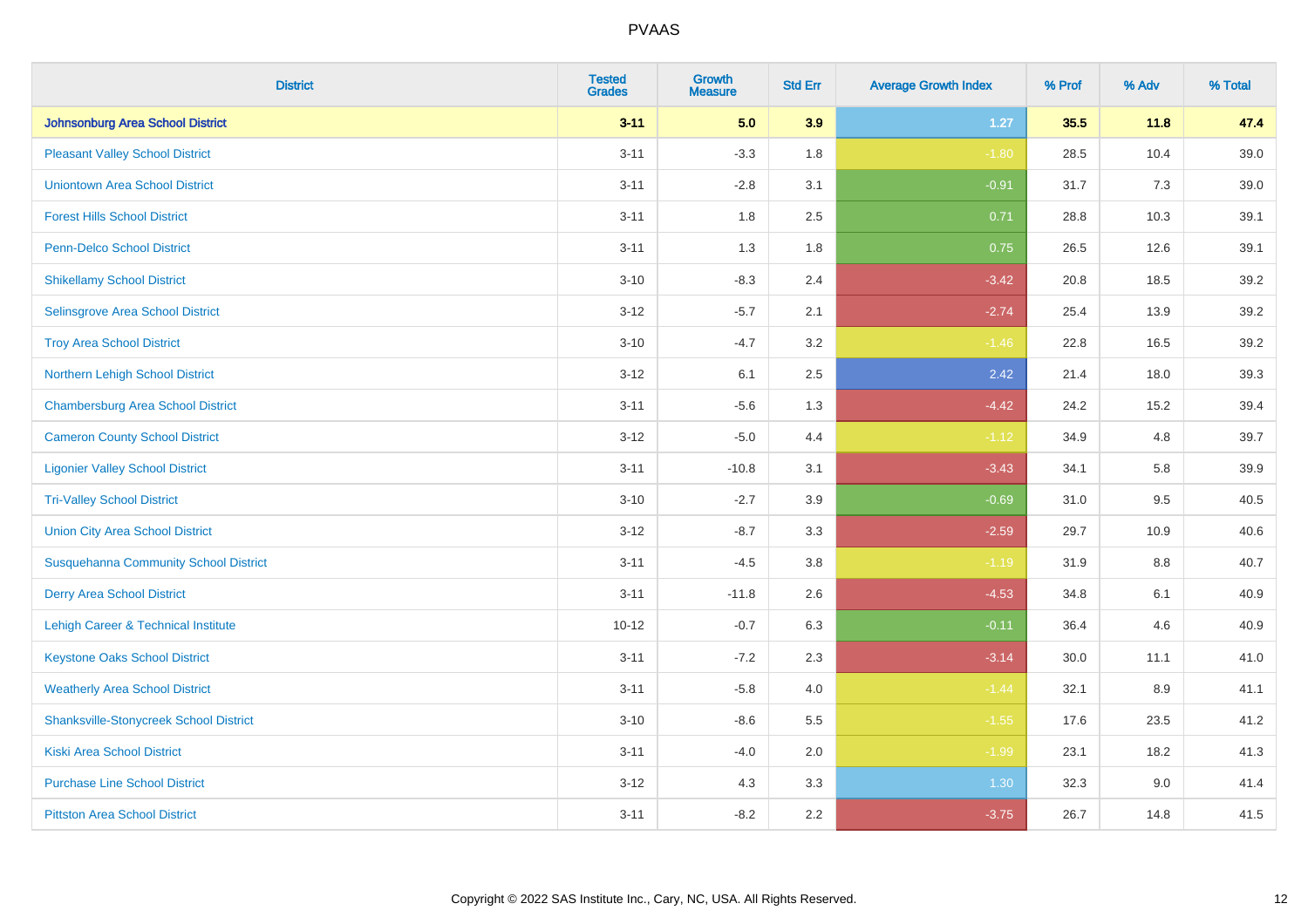| <b>District</b>                                    | <b>Tested</b><br><b>Grades</b> | Growth<br><b>Measure</b> | <b>Std Err</b> | <b>Average Growth Index</b> | % Prof | % Adv | % Total |
|----------------------------------------------------|--------------------------------|--------------------------|----------------|-----------------------------|--------|-------|---------|
| <b>Johnsonburg Area School District</b>            | $3 - 11$                       | 5.0                      | 3.9            | 1.27                        | 35.5   | 11.8  | 47.4    |
| <b>Wyoming Area School District</b>                | $3 - 10$                       | $-5.5$                   | 2.5            | $-2.21$                     | 32.0   | 9.6   | 41.6    |
| <b>West Middlesex Area School District</b>         | $3 - 10$                       | $-7.4$                   | 3.5            | $-2.11$                     | 32.0   | 9.6   | 41.6    |
| <b>Northern Potter School District</b>             | $3 - 12$                       | 6.8                      | 4.6            | 1.48                        | 30.6   | 11.1  | 41.7    |
| <b>Old Forge School District</b>                   | $3 - 12$                       | $-11.3$                  | 3.1            | $-3.62$                     | 28.6   | 13.2  | 41.8    |
| <b>School Lane Charter School</b>                  | $3 - 11$                       | 2.6                      | 3.6            | 0.72                        | 23.1   | 18.7  | 41.8    |
| <b>Keystone Central School District</b>            | $3 - 11$                       | 3.6                      | 1.8            | 2.04                        | 27.1   | 14.6  | 41.8    |
| <b>Juniata County School District</b>              | $3 - 12$                       | 7.7                      | 2.0            | 3.81                        | 22.9   | 18.9  | 41.8    |
| <b>Collegium Charter School</b>                    | $3 - 10$                       | 21.2                     | 2.6            | 8.18                        | 25.4   | 16.4  | 41.8    |
| Northern Tioga School District                     | $3 - 12$                       | 6.8                      | 2.6            | 2.64                        | 25.0   | 16.9  | 41.9    |
| <b>Neshannock Township School District</b>         | $3 - 10$                       | $-12.5$                  | 2.7            | $-4.73$                     | 29.0   | 13.0  | 42.0    |
| <b>Mount Pleasant Area School District</b>         | $3 - 11$                       | $-5.4$                   | 2.3            | $-2.37$                     | 33.3   | 8.7   | 42.0    |
| <b>Oxford Area School District</b>                 | $3 - 11$                       | $-3.1$                   | 1.8            | $-1.77$                     | 27.5   | 14.5  | 42.0    |
| <b>Avella Area School District</b>                 | $3 - 12$                       | 1.6                      | 4.7            | 0.34                        | 34.8   | 7.2   | 42.0    |
| <b>Grove City Area School District</b>             | $3 - 12$                       | $-8.8$                   | 2.3            | $-3.89$                     | 25.6   | 16.4  | 42.0    |
| <b>Crawford Central School District</b>            | $3 - 11$                       | 5.7                      | 2.1            | 2.71                        | 26.4   | 15.8  | 42.1    |
| Oil City Area School District                      | $3 - 11$                       | 8.6                      | 2.4            | 3.56                        | 29.1   | 13.1  | 42.2    |
| <b>Solanco School District</b>                     | $3 - 11$                       | 2.2                      | 1.8            | 1.18                        | 27.2   | 15.0  | 42.3    |
| <b>Northgate School District</b>                   | $3 - 11$                       | $-3.0$                   | 3.4            | $-0.85$                     | 35.6   | 6.8   | 42.4    |
| <b>Commonwealth Charter Academy Charter School</b> | $3 - 10$                       | 4.2                      | 1.6            | 2.68                        | 27.0   | 15.6  | 42.5    |
| <b>Conrad Weiser Area School District</b>          | $3 - 11$                       | 7.1                      | 2.1            | 3.34                        | 28.2   | 14.4  | 42.6    |
| <b>New Brighton Area School District</b>           | $3 - 11$                       | $-2.1$                   | 3.2            | $-0.65$                     | 31.5   | 11.1  | 42.6    |
| <b>Central Greene School District</b>              | $3 - 11$                       | $-0.4$                   | 2.5            | $-0.15$                     | 27.8   | 14.8  | 42.6    |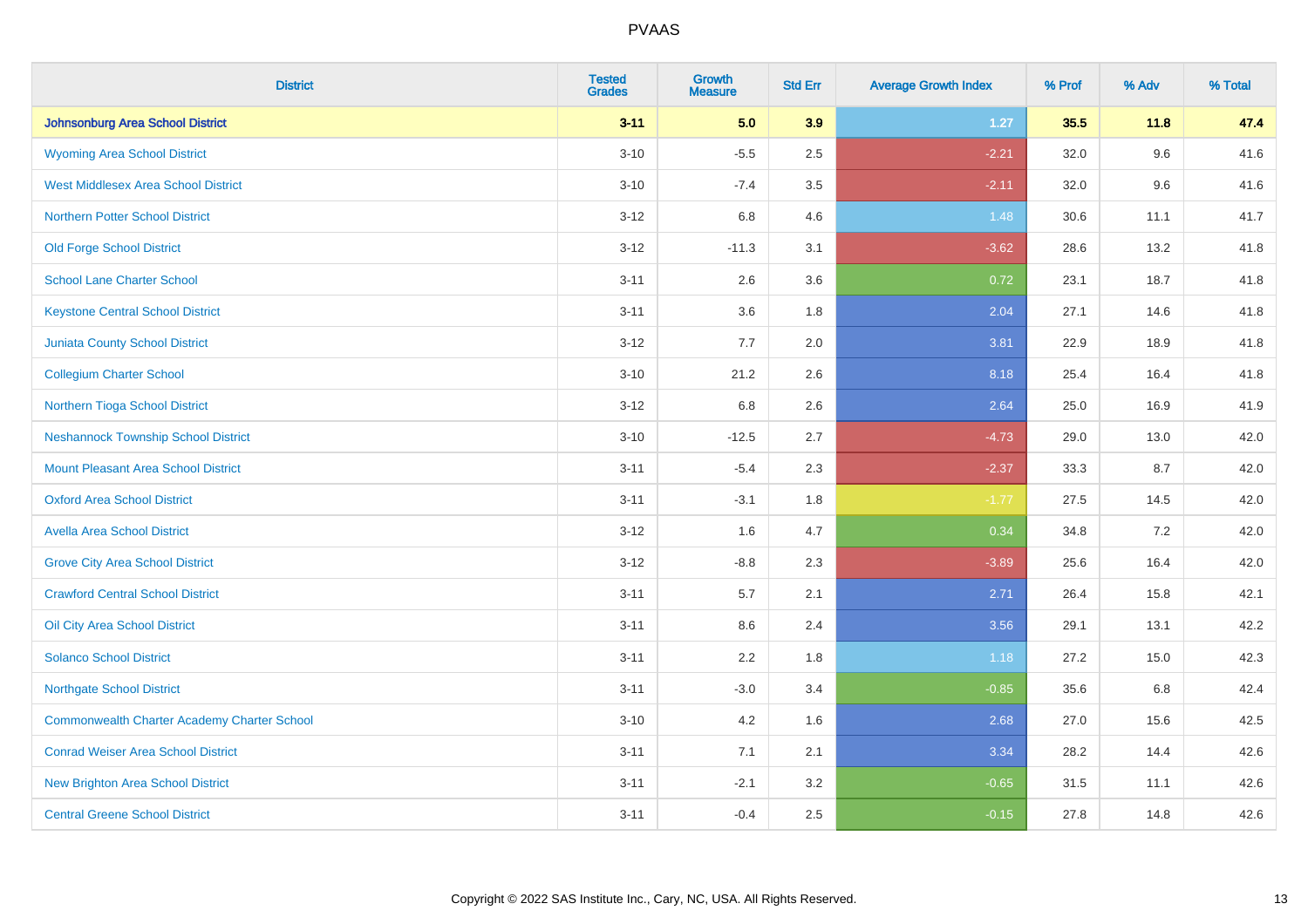| <b>District</b>                             | <b>Tested</b><br><b>Grades</b> | Growth<br><b>Measure</b> | <b>Std Err</b> | <b>Average Growth Index</b> | % Prof | % Adv | % Total |
|---------------------------------------------|--------------------------------|--------------------------|----------------|-----------------------------|--------|-------|---------|
| <b>Johnsonburg Area School District</b>     | $3 - 11$                       | 5.0                      | 3.9            | $1.27$                      | 35.5   | 11.8  | 47.4    |
| Leechburg Area School District              | $3 - 11$                       | 7.0                      | 3.9            | 1.79                        | 37.7   | 4.9   | 42.6    |
| <b>Ridley School District</b>               | $3 - 12$                       | 0.3                      | 1.6            | 0.21                        | 32.0   | 10.7  | 42.6    |
| <b>Kennett Consolidated School District</b> | $3 - 11$                       | $-10.4$                  | 1.7            | $-6.27$                     | 28.7   | 14.0  | 42.7    |
| <b>Exeter Township School District</b>      | $3 - 11$                       | $-1.0$                   | 1.7            | $-0.58$                     | 27.2   | 15.6  | 42.8    |
| <b>Altoona Area School District</b>         | $3 - 12$                       | 0.1                      | 1.5            | 0.07                        | 29.0   | 13.8  | 42.8    |
| <b>West Greene School District</b>          | $3 - 11$                       | $-8.1$                   | 3.9            | $-2.08$                     | 31.0   | 11.9  | 42.9    |
| <b>Union Area School District</b>           | $3 - 11$                       | $-6.5$                   | 3.8            | $-1.70$                     | 30.6   | 12.2  | 42.9    |
| <b>Millville Area School District</b>       | $3 - 12$                       | $-5.6$                   | 4.4            | $-1.26$                     | 31.4   | 11.4  | 42.9    |
| <b>Highlands School District</b>            | $3 - 11$                       | $-1.3$                   | 2.3            | $-0.55$                     | 32.6   | 10.5  | 43.0    |
| Northern Bedford County School District     | $3 - 11$                       | $-2.3$                   | 3.3            | $-0.69$                     | 26.2   | 16.9  | 43.1    |
| <b>Penn Cambria School District</b>         | $3 - 11$                       | $-4.5$                   | 2.4            | $-1.86$                     | 27.3   | 15.8  | 43.2    |
| <b>Octorara Area School District</b>        | $3 - 11$                       | $-7.5$                   | 3.2            | $-2.35$                     | 26.1   | 17.0  | 43.2    |
| <b>Allegheny Valley School District</b>     | $3 - 11$                       | $-1.9$                   | 3.9            | $-0.48$                     | 31.8   | 11.4  | 43.2    |
| Southern Columbia Area School District      | $3 - 11$                       | $-8.5$                   | 3.0            | $-2.83$                     | 30.5   | 12.8  | 43.3    |
| <b>Apollo-Ridge School District</b>         | $3 - 12$                       | 9.5                      | 3.0            | 3.23                        | 34.0   | 9.4   | 43.4    |
| <b>Lakeland School District</b>             | $3 - 11$                       | 13.3                     | 2.8            | 4.80                        | 22.2   | 21.2  | 43.4    |
| <b>Northwest Area School District</b>       | $3 - 10$                       | $-3.2$                   | 3.3            | $-0.97$                     | 30.4   | 13.0  | 43.5    |
| <b>Hamburg Area School District</b>         | $3 - 11$                       | 0.6                      | 2.4            | 0.25                        | 28.0   | 15.5  | 43.6    |
| <b>Bentworth School District</b>            | $3 - 11$                       | 7.0                      | 3.0            | 2.36                        | 26.6   | 17.0  | 43.6    |
| <b>Greensburg Salem School District</b>     | $3 - 11$                       | $-6.9$                   | 2.2            | $-3.06$                     | 30.3   | 13.3  | 43.6    |
| <b>Austin Area School District</b>          | $3 - 11$                       | 2.6                      | 6.0            | 0.43                        | 25.0   | 18.8  | 43.8    |
| <b>Pine Grove Area School District</b>      | $3 - 11$                       | $-1.1$                   | 3.0            | $-0.36$                     | 29.5   | 14.3  | 43.8    |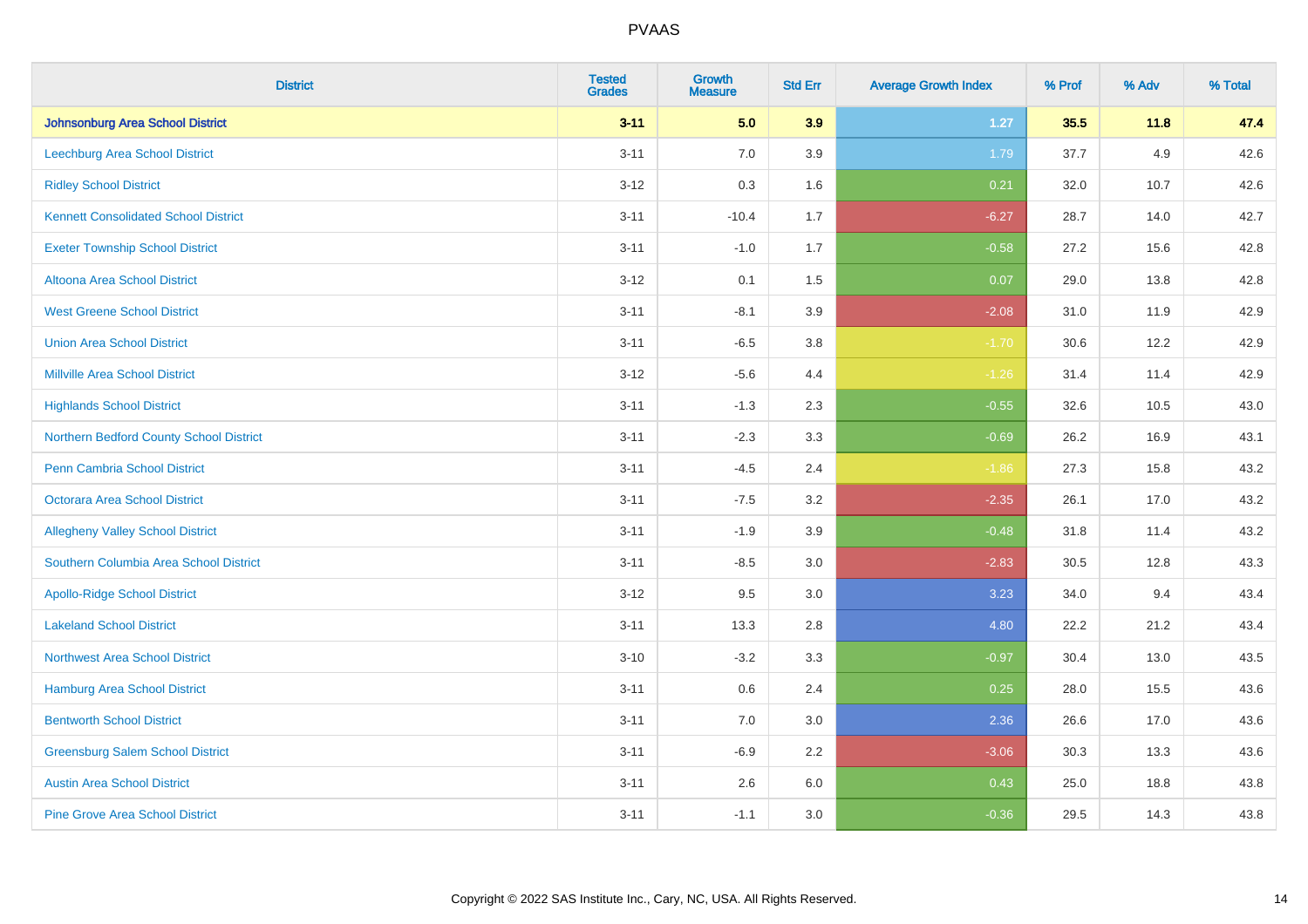| <b>District</b>                          | <b>Tested</b><br><b>Grades</b> | Growth<br><b>Measure</b> | <b>Std Err</b> | <b>Average Growth Index</b> | % Prof | % Adv | % Total |
|------------------------------------------|--------------------------------|--------------------------|----------------|-----------------------------|--------|-------|---------|
| <b>Johnsonburg Area School District</b>  | $3 - 11$                       | 5.0                      | 3.9            | 1.27                        | 35.5   | 11.8  | 47.4    |
| <b>Agora Cyber Charter School</b>        | $3 - 11$                       | 14.6                     | 2.4            | 6.03                        | 24.7   | 19.5  | 44.2    |
| <b>Chestnut Ridge School District</b>    | $3 - 12$                       | 4.0                      | 2.9            | 1.38                        | 33.2   | 11.0  | 44.2    |
| <b>Susquenita School District</b>        | $3 - 11$                       | $-5.9$                   | 2.6            | $-2.28$                     | 30.6   | 13.9  | 44.4    |
| <b>Smethport Area School District</b>    | $3 - 12$                       | 5.8                      | 3.8            | 1.52                        | 24.6   | 20.0  | 44.6    |
| <b>Fort Cherry School District</b>       | $3 - 10$                       | $-0.7$                   | 3.1            | $-0.21$                     | 30.6   | 14.1  | 44.7    |
| <b>Steel Valley School District</b>      | $3 - 11$                       | 11.1                     | 3.3            | 3.33                        | 34.8   | 10.1  | 44.9    |
| <b>Elizabeth Forward School District</b> | $3 - 11$                       | $-5.5$                   | 2.5            | $-2.25$                     | 32.2   | 12.8  | 45.0    |
| <b>Shaler Area School District</b>       | $3 - 11$                       | $-2.1$                   | 1.8            | $-1.18$                     | 32.0   | 13.0  | 45.0    |
| <b>Clarion Area School District</b>      | $3 - 11$                       | 3.2                      | 3.7            | 0.88                        | 31.7   | 13.3  | 45.0    |
| <b>South Park School District</b>        | $3 - 11$                       | $-8.8$                   | 2.5            | $-3.46$                     | 28.1   | 17.0  | 45.2    |
| Huntingdon Area School District          | $3 - 11$                       | 5.8                      | 2.6            | 2.28                        | 27.8   | 17.4  | 45.2    |
| <b>Upper Perkiomen School District</b>   | $3 - 11$                       | 5.7                      | 1.9            | 3.04                        | 25.4   | 19.9  | 45.4    |
| <b>Burrell School District</b>           | $3 - 11$                       | $-1.5$                   | 3.3            | $-0.44$                     | 27.8   | 17.7  | 45.6    |
| <b>Mohawk Area School District</b>       | $3 - 11$                       | $-10.5$                  | 2.8            | $-3.75$                     | 35.1   | 10.6  | 45.7    |
| Hatboro-Horsham School District          | $3 - 11$                       | $-2.7$                   | 1.6            | $-1.65$                     | 27.9   | 17.9  | 45.8    |
| Mifflinburg Area School District         | $3 - 11$                       | $-6.0$                   | 2.1            | $-2.87$                     | 32.7   | 13.3  | 46.0    |
| <b>Laurel School District</b>            | $3 - 11$                       | 13.0                     | 3.1            | 4.19                        | 30.3   | 15.7  | 46.1    |
| Northwestern School District             | $3 - 11$                       | $-14.6$                  | 3.2            | $-4.51$                     | 32.5   | 13.7  | 46.2    |
| <b>North Star School District</b>        | $3 - 11$                       | 1.1                      | 3.3            | 0.34                        | 26.2   | 20.0  | 46.2    |
| <b>North Hills School District</b>       | $3 - 11$                       | $-15.8$                  | 1.8            | $-8.84$                     | 26.4   | 19.8  | 46.2    |
| <b>Shippensburg Area School District</b> | $3 - 11$                       | 0.5                      | 1.8            | 0.26                        | 23.5   | 22.8  | 46.3    |
| <b>Otto-Eldred School District</b>       | $3 - 11$                       | $-0.5$                   | 3.5            | $-0.13$                     | 35.8   | 10.5  | 46.3    |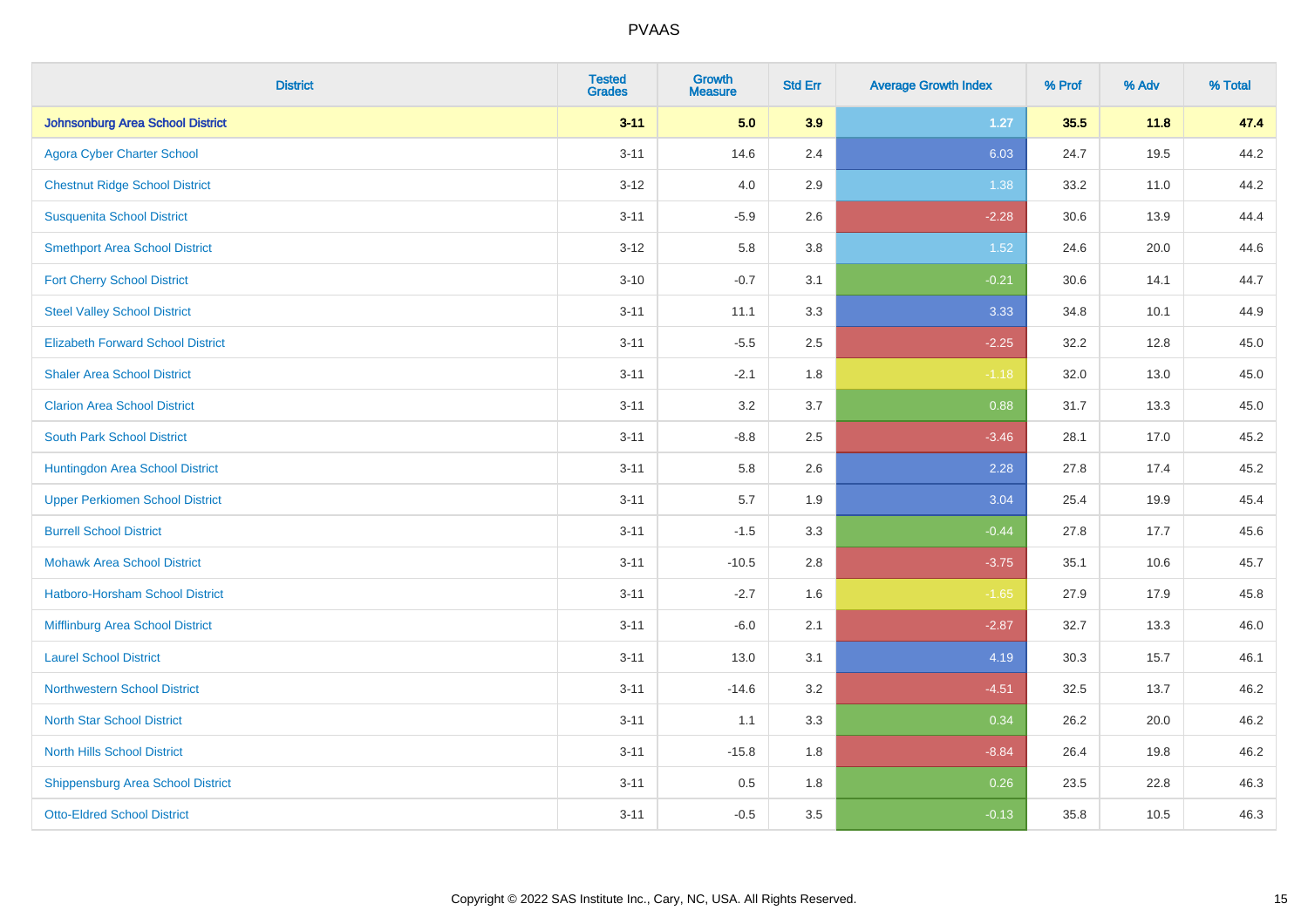| <b>District</b>                           | <b>Tested</b><br><b>Grades</b> | <b>Growth</b><br><b>Measure</b> | <b>Std Err</b> | <b>Average Growth Index</b> | % Prof | % Adv | % Total |
|-------------------------------------------|--------------------------------|---------------------------------|----------------|-----------------------------|--------|-------|---------|
| <b>Johnsonburg Area School District</b>   | $3 - 11$                       | 5.0                             | 3.9            | $1.27$                      | 35.5   | 11.8  | 47.4    |
| <b>Jamestown Area School District</b>     | $3 - 11$                       | $-9.5$                          | 4.1            | $-2.33$                     | 41.5   | 4.9   | 46.3    |
| <b>Eastern York School District</b>       | $3 - 11$                       | $-6.2$                          | 2.3            | $-2.70$                     | 27.8   | 18.5  | 46.4    |
| <b>MaST Community Charter School</b>      | $3 - 10$                       | $-0.9$                          | 2.5            | $-0.34$                     | 25.0   | 21.6  | 46.6    |
| <b>Baldwin-Whitehall School District</b>  | $3 - 11$                       | $-5.5$                          | 1.9            | $-2.93$                     | 32.0   | 14.7  | 46.7    |
| <b>Hopewell Area School District</b>      | $3 - 11$                       | 0.8                             | 2.6            | 0.31                        | 34.5   | 12.4  | 46.9    |
| Renaissance Academy Charter School        | $3 - 11$                       | $-5.6$                          | 3.1            | $-1.79$                     | 28.4   | 18.5  | 46.9    |
| <b>Western Wayne School District</b>      | $3 - 11$                       | 3.6                             | 2.6            | 1.39                        | 30.8   | 16.2  | 47.0    |
| <b>West Shore School District</b>         | $3 - 12$                       | 2.2                             | 1.3            | 1.68                        | 31.8   | 15.2  | 47.1    |
| <b>Penn Manor School District</b>         | $3 - 11$                       | 7.1                             | 1.5            | 4.82                        | 26.7   | 20.5  | 47.2    |
| <b>Karns City Area School District</b>    | $3 - 11$                       | $-7.2$                          | 2.6            | $-2.71$                     | 26.4   | 20.8  | 47.2    |
| <b>Athens Area School District</b>        | $3 - 11$                       | 2.6                             | 2.3            | 1.11                        | 34.9   | 12.3  | 47.3    |
| <b>Bald Eagle Area School District</b>    | $3 - 11$                       | 7.6                             | 2.5            | 3.00                        | 31.6   | 15.6  | 47.3    |
| <b>Hempfield Area School District</b>     | $3-12$                         | $-10.2$                         | 1.6            | $-6.37$                     | 28.1   | 19.2  | 47.3    |
| <b>Carlisle Area School District</b>      | $3 - 11$                       | $-5.2$                          | 1.7            | $-2.99$                     | 28.0   | 19.3  | 47.3    |
| <b>Everett Area School District</b>       | $3 - 11$                       | $-1.1$                          | 3.1            | $-0.34$                     | 34.2   | 13.2  | 47.4    |
| <b>Johnsonburg Area School District</b>   | $3 - 11$                       | 5.0                             | 3.9            | 1.27                        | 35.5   | 11.8  | 47.4    |
| <b>Wallenpaupack Area School District</b> | $3 - 11$                       | 8.8                             | 2.1            | 4.28                        | 28.5   | 18.9  | 47.4    |
| <b>West Perry School District</b>         | $3 - 11$                       | 11.0                            | 2.3            | 4.76                        | 26.9   | 20.5  | 47.4    |
| Northern York County School District      | $3 - 11$                       | 8.4                             | 1.8            | 4.63                        | 24.3   | 23.1  | 47.4    |
| South Middleton School District           | $3 - 11$                       | 4.4                             | 2.2            | 1.95                        | 31.1   | 16.4  | 47.5    |
| <b>Punxsutawney Area School District</b>  | $3 - 11$                       | 15.8                            | 2.7            | 5.83                        | 18.6   | 29.0  | 47.6    |
| <b>Portage Area School District</b>       | $3 - 10$                       | $-0.5$                          | 3.3            | $-0.14$                     | 27.0   | 20.6  | 47.6    |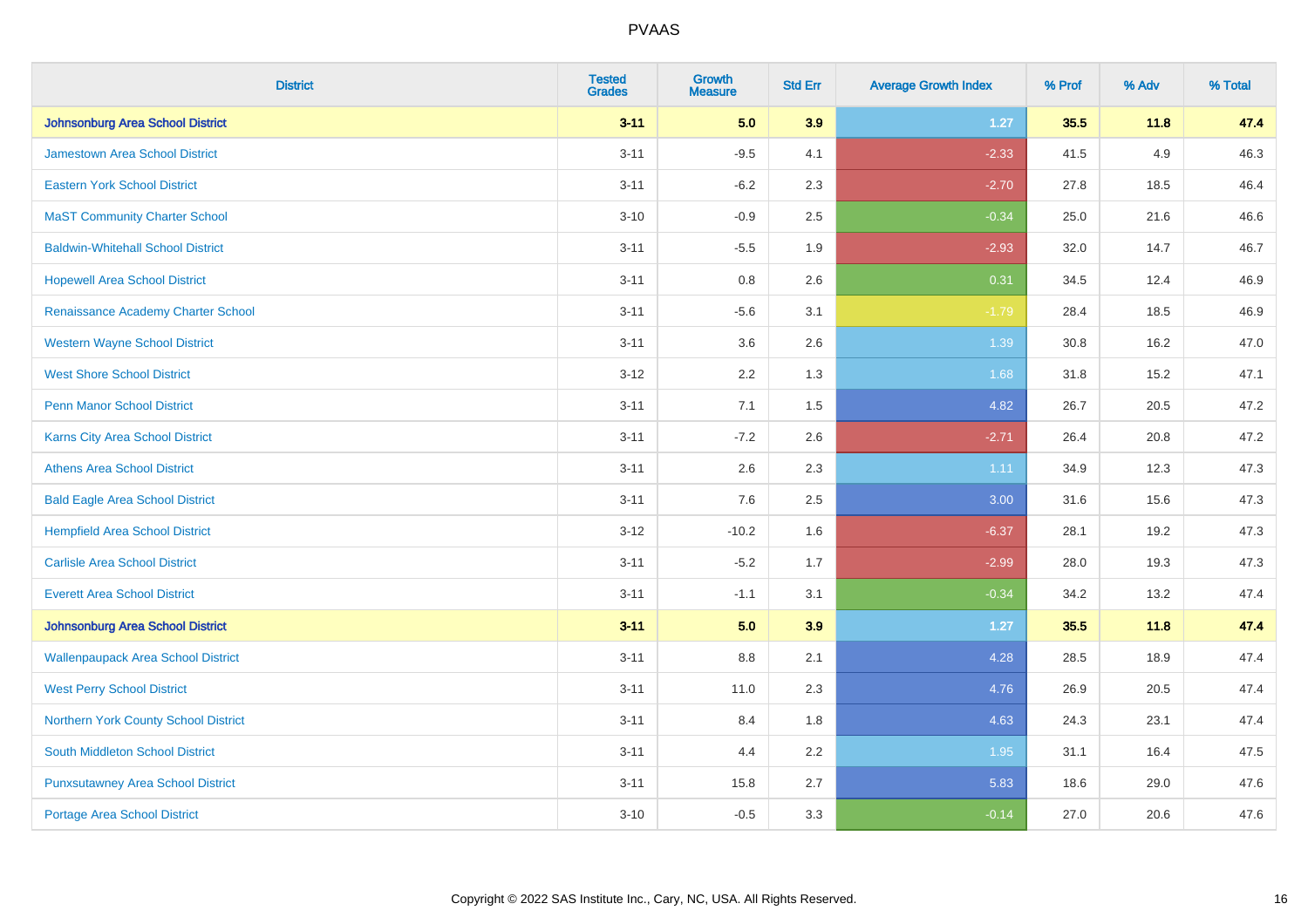| <b>District</b>                                    | <b>Tested</b><br><b>Grades</b> | <b>Growth</b><br><b>Measure</b> | <b>Std Err</b> | <b>Average Growth Index</b> | % Prof | % Adv | % Total |
|----------------------------------------------------|--------------------------------|---------------------------------|----------------|-----------------------------|--------|-------|---------|
| Johnsonburg Area School District                   | $3 - 11$                       | 5.0                             | 3.9            | $1.27$                      | 35.5   | 11.8  | 47.4    |
| Northampton Area School District                   | $3 - 11$                       | 3.2                             | 1.5            | 2.05                        | 29.8   | 17.9  | 47.7    |
| <b>Hollidaysburg Area School District</b>          | $3 - 11$                       | $-2.7$                          | 1.6            | $-1.64$                     | 32.6   | 15.2  | 47.8    |
| <b>Tunkhannock Area School District</b>            | $3 - 11$                       | 1.4                             | 2.0            | 0.71                        | 29.8   | 18.1  | 47.9    |
| <b>Bradford Area School District</b>               | $3 - 12$                       | $-1.8$                          | 2.3            | $-0.79$                     | 31.2   | 16.7  | 47.9    |
| <b>Penncrest School District</b>                   | $3 - 11$                       | 6.0                             | 1.9            | 3.24                        | 31.1   | 16.9  | 48.0    |
| <b>Westmont Hilltop School District</b>            | $3 - 11$                       | $-1.0$                          | 2.8            | $-0.36$                     | 33.3   | 14.7  | 48.0    |
| <b>Reach Cyber Charter School</b>                  | $3 - 11$                       | 1.4                             | 3.6            | 0.40                        | 32.9   | 15.2  | 48.1    |
| <b>Palisades School District</b>                   | $3 - 11$                       | 7.7                             | 2.9            | 2.66                        | 27.8   | 20.3  | 48.1    |
| <b>Lincoln Park Performing Arts Charter School</b> | $7 - 11$                       | $-14.9$                         | 2.7            | $-5.45$                     | 39.3   | 8.9   | 48.2    |
| <b>Clarion-Limestone Area School District</b>      | $3 - 12$                       | $-10.0$                         | 3.6            | $-2.76$                     | 28.3   | 20.0  | 48.3    |
| <b>Lake-Lehman School District</b>                 | $3 - 11$                       | 14.9                            | 2.8            | 5.34                        | 25.8   | 22.5  | 48.3    |
| <b>Gettysburg Area School District</b>             | $3 - 11$                       | $-6.0$                          | 2.0            | $-3.02$                     | 28.8   | 19.6  | 48.5    |
| <b>Annville-Cleona School District</b>             | $3 - 12$                       | 1.1                             | 2.4            | 0.45                        | 34.8   | 13.6  | 48.5    |
| <b>Palmerton Area School District</b>              | $3 - 11$                       | $-0.9$                          | 2.7            | $-0.34$                     | 34.3   | 14.3  | 48.6    |
| <b>Cornwall-Lebanon School District</b>            | $3 - 11$                       | 8.2                             | 1.6            | 5.24                        | 28.0   | 20.5  | 48.6    |
| <b>Girard School District</b>                      | $3 - 11$                       | $-12.3$                         | 2.6            | $-4.76$                     | 29.7   | 18.9  | 48.6    |
| <b>Stroudsburg Area School District</b>            | $3 - 11$                       | 7.5                             | 1.6            | 4.70                        | 30.4   | 18.3  | 48.7    |
| <b>Ephrata Area School District</b>                | $3 - 11$                       | $6.8\,$                         | 1.7            | 4.08                        | 31.6   | 17.1  | 48.8    |
| <b>Fort Leboeuf School District</b>                | $3 - 11$                       | 3.5                             | 2.2            | 1.58                        | 32.0   | 16.8  | 48.8    |
| <b>Southmoreland School District</b>               | $3 - 11$                       | $-12.5$                         | 3.1            | $-4.04$                     | 33.3   | 15.5  | 48.8    |
| <b>Western Beaver County School District</b>       | $3 - 11$                       | $-9.3$                          | 4.2            | $-2.20$                     | 45.1   | 3.9   | 49.0    |
| <b>Newport School District</b>                     | $3 - 12$                       | 3.8                             | 3.3            | 1.17                        | 38.8   | 10.4  | 49.2    |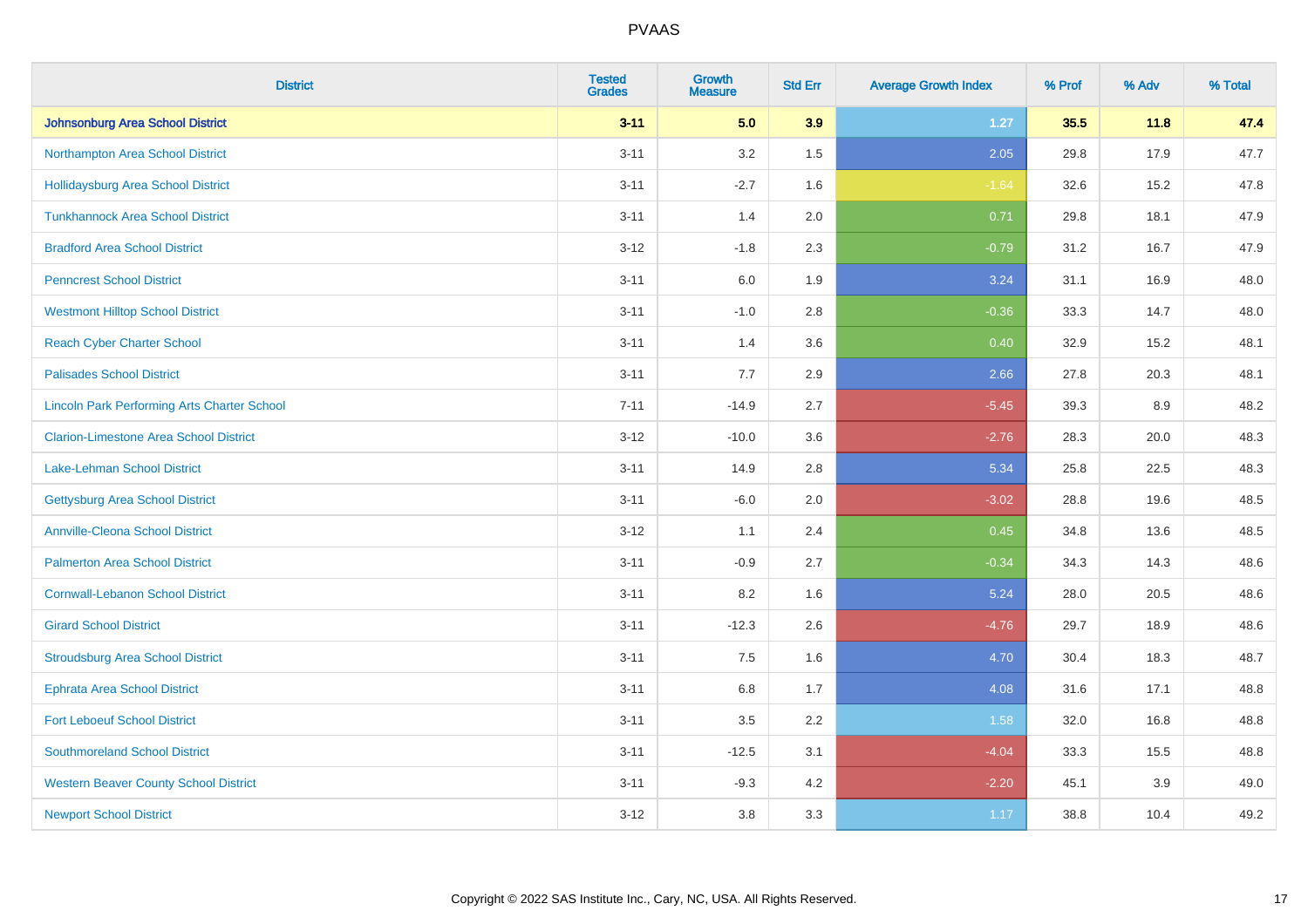| <b>District</b>                          | <b>Tested</b><br><b>Grades</b> | <b>Growth</b><br><b>Measure</b> | <b>Std Err</b> | <b>Average Growth Index</b> | % Prof | % Adv | % Total |
|------------------------------------------|--------------------------------|---------------------------------|----------------|-----------------------------|--------|-------|---------|
| <b>Johnsonburg Area School District</b>  | $3 - 11$                       | 5.0                             | 3.9            | $1.27$                      | 35.5   | 11.8  | 47.4    |
| <b>Iroquois School District</b>          | $3 - 11$                       | 13.6                            | 2.8            | 4.83                        | 33.3   | 16.0  | 49.4    |
| <b>Middletown Area School District</b>   | $3 - 11$                       | $-3.4$                          | 2.4            | $-1.44$                     | 34.3   | 15.2  | 49.4    |
| <b>Waynesboro Area School District</b>   | $3 - 12$                       | 3.0                             | 1.8            | 1.67                        | 26.0   | 23.5  | 49.5    |
| <b>General Mclane School District</b>    | $3 - 11$                       | $-10.7$                         | 2.4            | $-4.40$                     | 34.0   | 15.6  | 49.6    |
| <b>Valley View School District</b>       | $3 - 11$                       | 9.3                             | 2.2            | 4.18                        | 26.6   | 23.1  | 49.7    |
| <b>Avonworth School District</b>         | $3 - 10$                       | $-6.2$                          | 2.3            | $-2.68$                     | 35.9   | 14.1  | 50.0    |
| <b>Schuylkill Valley School District</b> | $3 - 11$                       | $-1.0$                          | 2.2            | $-0.47$                     | 29.8   | 20.2  | 50.0    |
| <b>Fairfield Area School District</b>    | $3 - 11$                       | $-0.5$                          | 3.6            | $-0.13$                     | 43.9   | 6.1   | 50.0    |
| <b>Wilson Area School District</b>       | $3 - 11$                       | $-0.3$                          | 2.4            | $-0.12$                     | 35.4   | 14.6  | 50.0    |
| South Williamsport Area School District  | $3 - 10$                       | 0.9                             | 3.1            | 0.31                        | 38.4   | 11.6  | 50.0    |
| <b>Upper Adams School District</b>       | $3 - 11$                       | 0.9                             | 2.5            | 0.37                        | 33.0   | 17.0  | 50.0    |
| <b>Bellefonte Area School District</b>   | $3 - 11$                       | 6.7                             | 2.0            | 3.34                        | 28.8   | 21.5  | 50.2    |
| <b>Mifflin County School District</b>    | $3 - 11$                       | 12.3                            | 1.6            | 7.69                        | 35.1   | 15.1  | 50.3    |
| 21st Century Cyber Charter School        | $6 - 12$                       | 6.6                             | 2.1            | 3.16                        | 29.0   | 21.8  | 50.8    |
| <b>Warrior Run School District</b>       | $3 - 11$                       | 10.5                            | 2.7            | 3.86                        | 34.1   | 16.8  | 50.9    |
| <b>Halifax Area School District</b>      | $3 - 11$                       | 5.8                             | 3.5            | 1.64                        | 32.1   | 18.9  | 50.9    |
| Daniel Boone Area School District        | $3 - 12$                       | 0.9                             | 1.9            | 0.46                        | 28.9   | 22.0  | 51.0    |
| Pennsylvania Virtual Charter School      | $3 - 11$                       | 4.4                             | 3.4            | 1.31                        | 29.8   | 21.2  | 51.0    |
| <b>Riverview School District</b>         | $3 - 11$                       | $-13.0$                         | 4.0            | $-3.29$                     | 43.1   | 7.8   | 51.0    |
| Kane Area School District                | $3 - 10$                       | 8.8                             | 2.9            | 3.07                        | 31.4   | 19.8  | 51.2    |
| Mechanicsburg Area School District       | $3 - 11$                       | $-5.7$                          | 1.6            | $-3.48$                     | 35.1   | 16.0  | 51.2    |
| <b>Windber Area School District</b>      | $3 - 11$                       | $-11.9$                         | 3.0            | $-3.94$                     | 41.0   | 10.3  | 51.3    |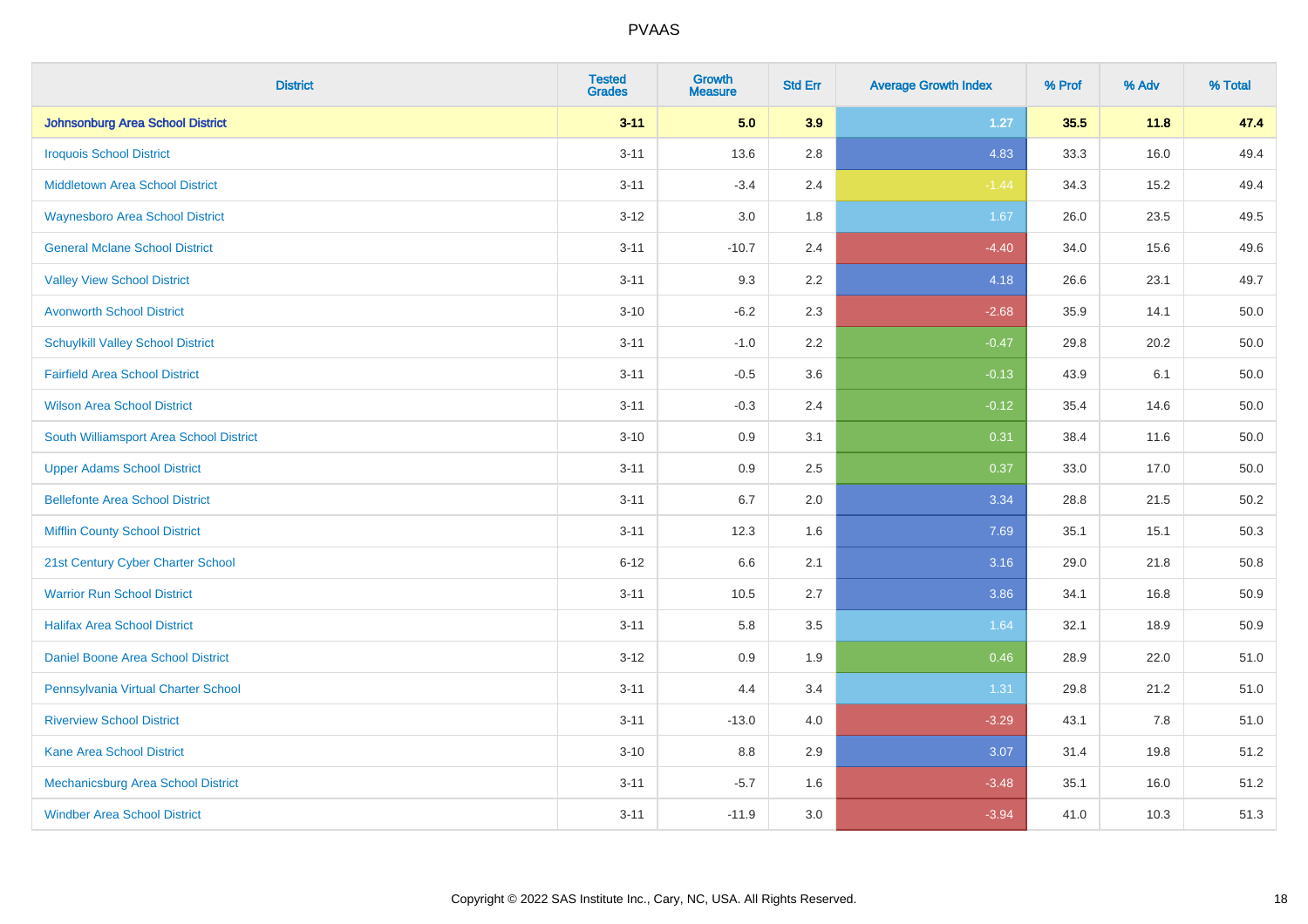| <b>District</b>                                 | <b>Tested</b><br><b>Grades</b> | <b>Growth</b><br><b>Measure</b> | <b>Std Err</b> | <b>Average Growth Index</b> | % Prof | % Adv | % Total |
|-------------------------------------------------|--------------------------------|---------------------------------|----------------|-----------------------------|--------|-------|---------|
| <b>Johnsonburg Area School District</b>         | $3 - 11$                       | 5.0                             | 3.9            | $1.27$                      | 35.5   | 11.8  | 47.4    |
| <b>Sullivan County School District</b>          | $3 - 10$                       | 2.5                             | 4.3            | 0.58                        | 43.6   | $7.7$ | 51.3    |
| <b>Sayre Area School District</b>               | $3 - 11$                       | 5.8                             | 3.2            | 1.81                        | 30.3   | 21.0  | 51.3    |
| <b>Upper Moreland Township School District</b>  | $3 - 11$                       | 1.1                             | 2.0            | 0.56                        | 24.8   | 26.6  | 51.3    |
| <b>Wyalusing Area School District</b>           | $3-12$                         | 5.7                             | 3.2            | 1.78                        | 38.6   | 12.9  | 51.4    |
| <b>Bedford Area School District</b>             | $3 - 11$                       | 6.4                             | 2.4            | 2.68                        | 31.0   | 20.6  | 51.6    |
| <b>Dover Area School District</b>               | $3 - 12$                       | 7.1                             | 1.9            | 3.78                        | 33.0   | 18.7  | 51.7    |
| <b>Tamaqua Area School District</b>             | $3 - 12$                       | 6.5                             | 2.4            | 2.72                        | 34.3   | 17.5  | 51.8    |
| <b>Glendale School District</b>                 | $3 - 10$                       | 7.9                             | 3.5            | 2.25                        | 42.6   | 9.3   | 51.8    |
| South Side Area School District                 | $3 - 11$                       | $-0.6$                          | 3.1            | $-0.19$                     | 24.0   | 28.0  | 52.0    |
| Pen Argyl Area School District                  | $3 - 12$                       | 12.8                            | 2.5            | 5.10                        | 28.5   | 23.8  | 52.3    |
| <b>Allegheny-Clarion Valley School District</b> | $3 - 10$                       | 12.3                            | 4.1            | 3.03                        | 33.3   | 19.0  | 52.4    |
| Pocono Mountain School District                 | $3-12$                         | $-4.3$                          | 1.8            | $-2.43$                     | 35.5   | 17.1  | 52.6    |
| <b>Albert Gallatin Area School District</b>     | $3 - 11$                       | $-1.7$                          | 2.3            | $-0.72$                     | 31.9   | 20.7  | 52.7    |
| <b>Slippery Rock Area School District</b>       | $3 - 11$                       | $-3.8$                          | 2.5            | $-1.56$                     | 30.8   | 21.9  | 52.7    |
| <b>Jersey Shore Area School District</b>        | $3 - 11$                       | 0.7                             | 2.5            | 0.27                        | 39.3   | 13.6  | 52.9    |
| Penns Valley Area School District               | $3 - 12$                       | 14.1                            | 2.6            | 5.33                        | 29.6   | 23.3  | 52.9    |
| <b>Spring Grove Area School District</b>        | $3 - 11$                       | 3.9                             | 2.0            | 1.90                        | 30.0   | 23.0  | 53.0    |
| <b>Greencastle-Antrim School District</b>       | $3 - 11$                       | $-0.3$                          | 2.0            | $-0.14$                     | 30.9   | 22.2  | 53.1    |
| <b>Kutztown Area School District</b>            | $3 - 12$                       | 9.3                             | 2.8            | 3.34                        | 38.5   | 14.6  | 53.2    |
| <b>Boyertown Area School District</b>           | $3 - 11$                       | $-2.9$                          | 1.4            | $-2.06$                     | 30.8   | 22.6  | 53.4    |
| <b>South Eastern School District</b>            | $3 - 11$                       | $-1.0$                          | 1.8            | $-0.55$                     | 36.4   | 17.1  | 53.5    |
| <b>Greater Latrobe School District</b>          | $3 - 11$                       | $-14.1$                         | 2.0            | $-7.14$                     | 41.0   | 12.6  | 53.6    |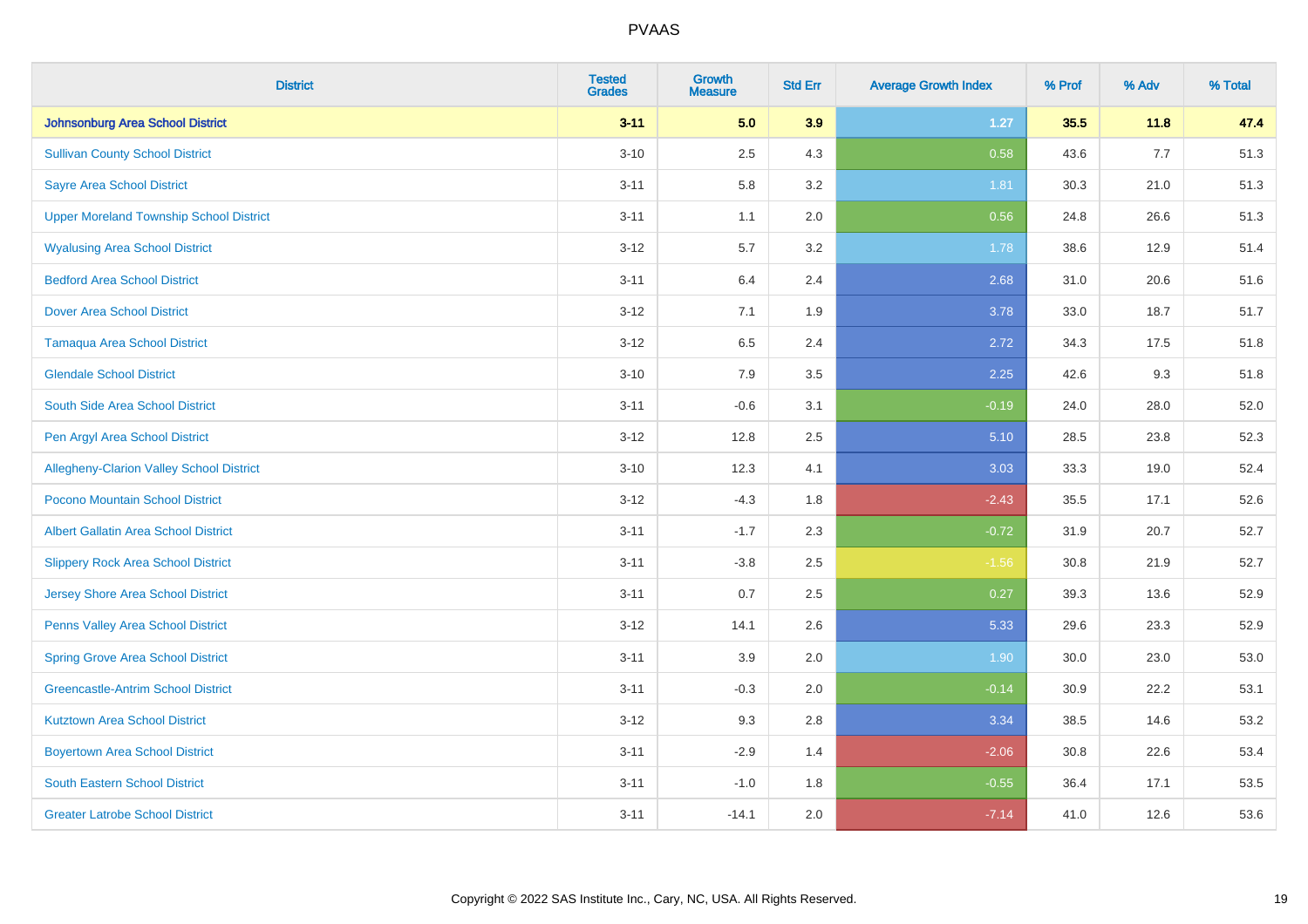| <b>District</b>                             | <b>Tested</b><br><b>Grades</b> | <b>Growth</b><br><b>Measure</b> | <b>Std Err</b> | <b>Average Growth Index</b> | % Prof | % Adv | % Total |
|---------------------------------------------|--------------------------------|---------------------------------|----------------|-----------------------------|--------|-------|---------|
| Johnsonburg Area School District            | $3 - 11$                       | 5.0                             | 3.9            | 1.27                        | 35.5   | 11.8  | 47.4    |
| <b>Midd-West School District</b>            | $3 - 11$                       | 3.6                             | 2.6            | 1.42                        | 28.6   | 25.0  | 53.6    |
| <b>Beaver Area School District</b>          | $3 - 10$                       | $-3.0$                          | 2.5            | $-1.16$                     | 25.8   | 27.8  | 53.6    |
| Saint Marys Area School District            | $3 - 11$                       | 6.0                             | 2.2            | 2.69                        | 35.4   | 18.3  | 53.7    |
| <b>Wyomissing Area School District</b>      | $3 - 12$                       | $-2.4$                          | 2.6            | $-0.92$                     | 25.6   | 28.1  | 53.7    |
| Northeastern York School District           | $3 - 11$                       | $3.8\,$                         | 1.8            | 2.11                        | 32.7   | 21.0  | 53.7    |
| East Pennsboro Area School District         | $3 - 11$                       | 4.8                             | 2.1            | 2.26                        | 36.8   | 16.9  | 53.7    |
| <b>Nazareth Area School District</b>        | $3 - 11$                       | $-2.5$                          | 1.7            | $-1.53$                     | 29.2   | 24.6  | 53.8    |
| <b>Quakertown Community School District</b> | $3 - 12$                       | $-4.3$                          | 1.5            | $-2.79$                     | 33.8   | 20.1  | 53.8    |
| <b>Lakeview School District</b>             | $3 - 11$                       | $-1.9$                          | 3.5            | $-0.53$                     | 41.5   | 12.3  | 53.8    |
| <b>Red Lion Area School District</b>        | $3 - 11$                       | 4.5                             | 1.9            | 2.31                        | 32.3   | 21.5  | 53.8    |
| <b>Chichester School District</b>           | $3 - 11$                       | $-1.8$                          | 4.2            | $-0.44$                     | 40.0   | 14.0  | 54.0    |
| <b>Whitehall-Coplay School District</b>     | $3 - 11$                       | 11.8                            | 1.7            | 7.06                        | 32.3   | 21.7  | 54.0    |
| <b>Gateway School District</b>              | $3 - 11$                       | 3.1                             | 2.0            | 1.55                        | 35.7   | 18.5  | 54.2    |
| <b>Dubois Area School District</b>          | $3 - 11$                       | $-2.8$                          | 2.0            | $-1.37$                     | 35.5   | 19.0  | 54.6    |
| <b>Dallas School District</b>               | $3 - 11$                       | 8.1                             | 2.1            | 3.87                        | 32.4   | 22.4  | 54.8    |
| <b>Crestwood School District</b>            | $3 - 11$                       | $-3.4$                          | 2.2            | $-1.52$                     | 33.1   | 21.7  | 54.9    |
| <b>Brockway Area School District</b>        | $3 - 11$                       | $-0.4$                          | 3.5            | $-0.11$                     | 41.2   | 13.8  | 55.0    |
| <b>United School District</b>               | $3 - 11$                       | 6.3                             | 3.3            | 1.89                        | 38.8   | 16.3  | 55.0    |
| <b>Neshaminy School District</b>            | $3 - 11$                       | 8.6                             | 1.3            | 6.56                        | 31.3   | 23.9  | 55.2    |
| Shenango Area School District               | $3 - 11$                       | 1.7                             | 3.2            | 0.52                        | 41.4   | 13.8  | 55.3    |
| <b>Blackhawk School District</b>            | $3 - 11$                       | 2.0                             | 2.3            | 0.87                        | 34.6   | 20.7  | 55.3    |
| <b>Bermudian Springs School District</b>    | $3 - 11$                       | 2.5                             | 2.4            | 1.05                        | 31.8   | 23.5  | 55.3    |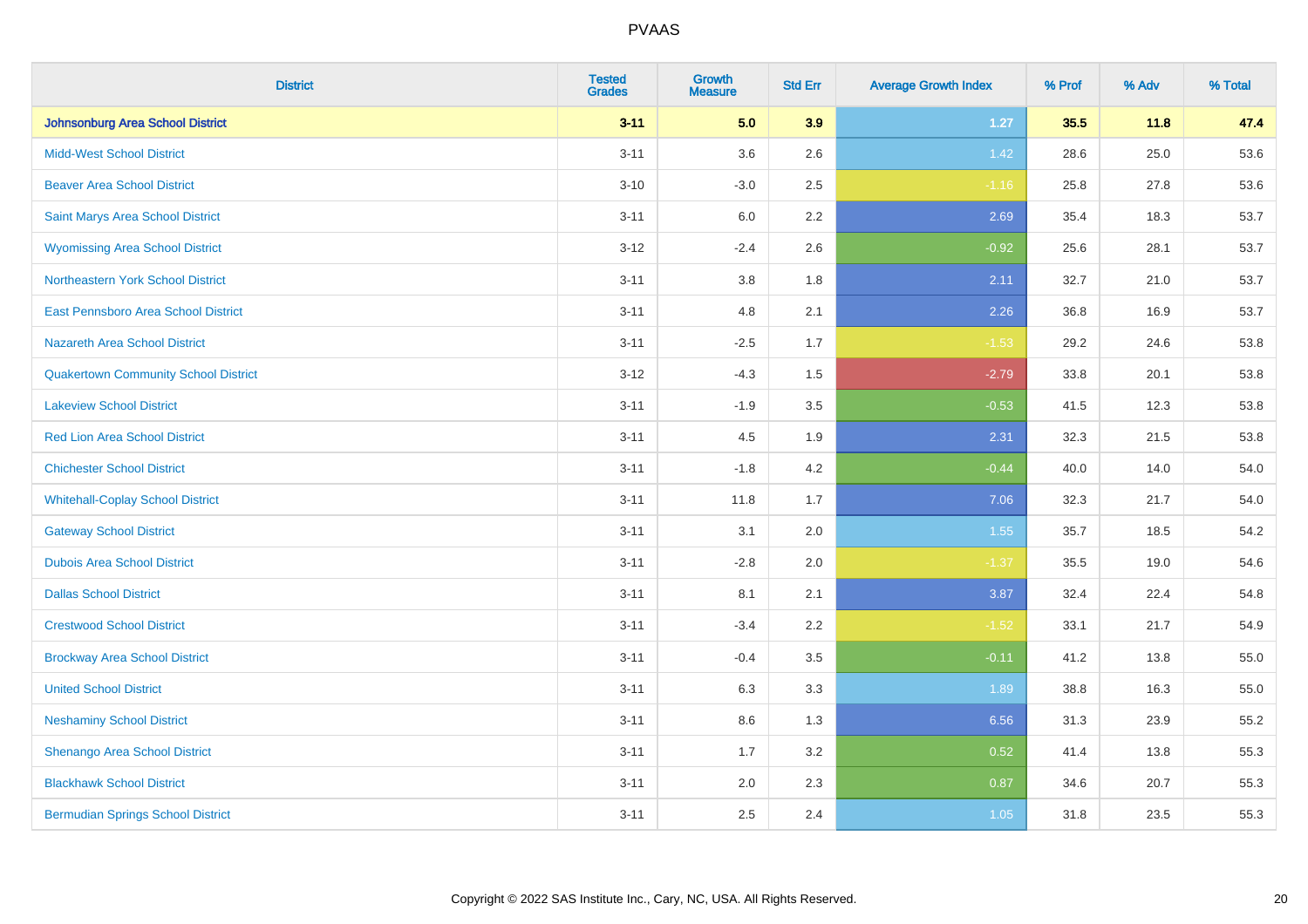| <b>District</b>                                | <b>Tested</b><br><b>Grades</b> | <b>Growth</b><br><b>Measure</b> | <b>Std Err</b> | <b>Average Growth Index</b> | % Prof | % Adv | % Total |
|------------------------------------------------|--------------------------------|---------------------------------|----------------|-----------------------------|--------|-------|---------|
| Johnsonburg Area School District               | $3 - 11$                       | 5.0                             | 3.9            | $1.27$                      | 35.5   | 11.8  | 47.4    |
| <b>Montour School District</b>                 | $3 - 11$                       | $-6.1$                          | 2.1            | $-2.95$                     | 31.8   | 23.6  | 55.3    |
| <b>Lehighton Area School District</b>          | $3 - 11$                       | 11.4                            | 2.4            | 4.84                        | 30.5   | 24.9  | 55.3    |
| <b>Central York School District</b>            | $3 - 12$                       | 12.9                            | 1.5            | 8.64                        | 31.4   | 24.1  | 55.5    |
| <b>Galeton Area School District</b>            | $3 - 11$                       | 5.4                             | 5.4            | 1.01                        | 33.3   | 22.2  | 55.6    |
| <b>Homer-Center School District</b>            | $3 - 11$                       | 8.8                             | 3.5            | 2.53                        | 38.0   | 17.7  | 55.8    |
| <b>South Western School District</b>           | $3 - 12$                       | 2.5                             | 1.7            | 1.48                        | 36.2   | 19.7  | 55.9    |
| <b>Wilson School District</b>                  | $3 - 12$                       | 0.5                             | 1.5            | 0.32                        | 30.4   | 25.5  | 55.9    |
| Wilmington Area School District                | $3 - 11$                       | 11.1                            | 3.3            | 3.37                        | 29.8   | 26.2  | 56.0    |
| <b>York Suburban School District</b>           | $3 - 11$                       | 7.4                             | 2.1            | 3.55                        | 24.9   | 31.2  | 56.1    |
| <b>Brandywine Heights Area School District</b> | $3 - 11$                       | 5.8                             | 2.6            | 2.27                        | 27.7   | 28.6  | 56.2    |
| <b>Central Valley School District</b>          | $3 - 10$                       | 4.7                             | 2.6            | 1.83                        | 37.8   | 18.5  | 56.3    |
| <b>Muncy School District</b>                   | $3 - 11$                       | 6.9                             | 3.3            | 2.12                        | 37.6   | 18.8  | 56.4    |
| <b>North East School District</b>              | $3 - 11$                       | $-5.3$                          | 2.7            | $-1.97$                     | 31.7   | 24.8  | 56.4    |
| <b>Wissahickon School District</b>             | $3 - 10$                       | $-5.3$                          | 1.7            | $-3.14$                     | 27.5   | 29.0  | 56.6    |
| <b>Blue Mountain School District</b>           | $3 - 10$                       | 12.2                            | 2.1            | 5.81                        | 30.7   | 26.1  | 56.8    |
| <b>Springfield School District</b>             | $3 - 11$                       | 1.2                             | 1.7            | 0.69                        | 31.8   | 25.2  | 56.9    |
| <b>South Butler County School District</b>     | $3 - 10$                       | 6.3                             | 2.2            | 2.80                        | 37.8   | 19.2  | 57.0    |
| Montoursville Area School District             | $3 - 12$                       | $-8.4$                          | 2.6            | $-3.17$                     | 38.8   | 18.2  | 57.0    |
| <b>Belle Vernon Area School District</b>       | $3 - 11$                       | 11.1                            | 2.3            | 4.88                        | 31.6   | 25.4  | 57.1    |
| <b>Bloomsburg Area School District</b>         | $3 - 10$                       | 4.3                             | 3.4            | 1.26                        | 36.5   | 20.6  | 57.1    |
| <b>Spring Cove School District</b>             | $3 - 11$                       | 9.1                             | 2.4            | 3.77                        | 31.8   | 25.4  | 57.1    |
| <b>Donegal School District</b>                 | $3 - 12$                       | 5.9                             | 2.2            | 2.72                        | 34.1   | 23.1  | 57.2    |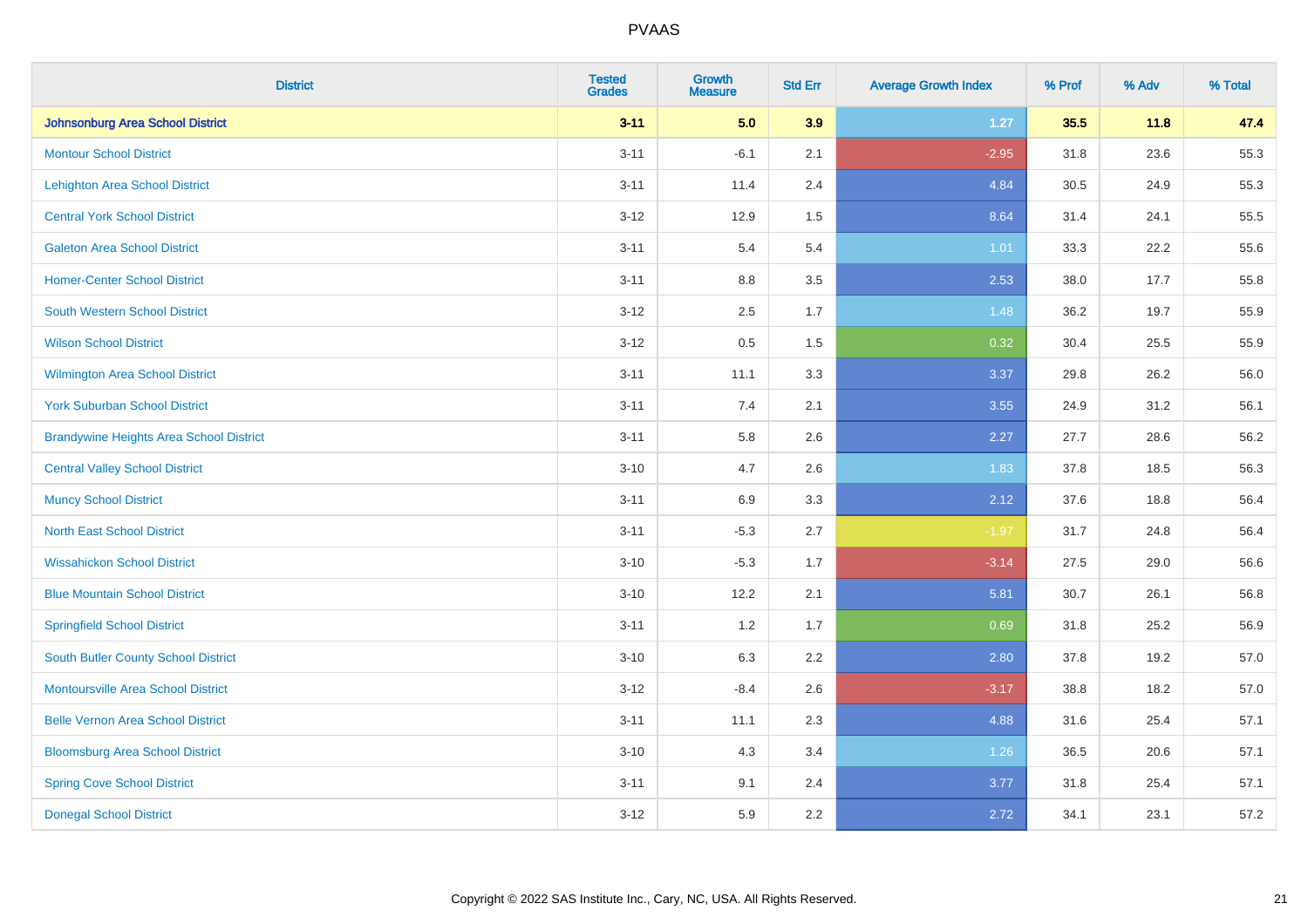| <b>District</b>                                 | <b>Tested</b><br><b>Grades</b> | <b>Growth</b><br><b>Measure</b> | <b>Std Err</b> | <b>Average Growth Index</b> | % Prof | % Adv | % Total |
|-------------------------------------------------|--------------------------------|---------------------------------|----------------|-----------------------------|--------|-------|---------|
| <b>Johnsonburg Area School District</b>         | $3 - 11$                       | 5.0                             | 3.9            | $1.27$                      | 35.5   | 11.8  | 47.4    |
| <b>Armstrong School District</b>                | $3 - 11$                       | 9.8                             | 1.6            | 6.22                        | 32.8   | 24.6  | 57.4    |
| <b>Lower Dauphin School District</b>            | $3 - 11$                       | 5.3                             | 1.8            | 3.03                        | 30.6   | 26.8  | 57.5    |
| Capital Area School for the Arts Charter School | $9 - 11$                       | 14.2                            | 4.5            | 3.13                        | 27.5   | 30.0  | 57.5    |
| <b>Fleetwood Area School District</b>           | $3 - 10$                       | 10.4                            | 2.0            | 5.19                        | 31.7   | 25.8  | 57.5    |
| <b>Ridgway Area School District</b>             | $3 - 11$                       | $-6.1$                          | 4.0            | $-1.53$                     | 42.2   | 15.6  | 57.8    |
| <b>California Area School District</b>          | $3 - 10$                       | $-13.7$                         | 4.5            | $-3.06$                     | 41.7   | 16.7  | 58.3    |
| <b>Avon Grove Charter School</b>                | $3 - 11$                       | 9.8                             | 3.1            | 3.18                        | 32.4   | 26.0  | 58.4    |
| <b>Abington School District</b>                 | $3 - 10$                       | 0.9                             | 1.6            | 0.57                        | 29.7   | 28.7  | 58.4    |
| <b>Conestoga Valley School District</b>         | $3 - 11$                       | 2.4                             | 1.7            | 1.43                        | 35.0   | 23.5  | 58.5    |
| <b>Twin Valley School District</b>              | $3 - 12$                       | $-3.2$                          | 1.9            | $-1.68$                     | 38.8   | 19.8  | 58.6    |
| <b>Conemaugh Township Area School District</b>  | $3 - 12$                       | 4.8                             | 3.5            | 1.39                        | 30.9   | 27.8  | 58.8    |
| <b>Riverside Beaver County School District</b>  | $3 - 11$                       | $-5.5$                          | 2.7            | $-2.03$                     | 35.8   | 23.2  | 59.0    |
| <b>East Penn School District</b>                | $3 - 11$                       | 8.9                             | 1.2            | 7.61                        | 32.8   | 26.4  | 59.2    |
| <b>Canon-Mcmillan School District</b>           | $3 - 11$                       | $-5.0$                          | 1.5            | $-3.25$                     | 30.8   | 28.5  | 59.3    |
| Northwestern Lehigh School District             | $3 - 11$                       | $-2.4$                          | 2.1            | $-1.14$                     | 41.7   | 17.9  | 59.5    |
| <b>West Chester Area School District</b>        | $3 - 11$                       | $-2.1$                          | 1.2            | $-1.83$                     | 36.4   | 23.2  | 59.6    |
| <b>Pennridge School District</b>                | $3 - 10$                       | 7.4                             | 1.5            | 5.10                        | 32.0   | 27.6  | 59.6    |
| <b>Phoenixville Area School District</b>        | $3 - 11$                       | 7.3                             | 1.8            | 3.96                        | 32.3   | 27.6  | 59.8    |
| <b>Moon Area School District</b>                | $3 - 11$                       | 1.5                             | 1.8            | 0.86                        | 34.5   | 25.5  | 60.0    |
| <b>Bellwood-Antis School District</b>           | $3 - 10$                       | 3.5                             | 2.8            | 1.24                        | 40.9   | 19.4  | 60.2    |
| <b>Indiana Area School District</b>             | $3 - 11$                       | 12.0                            | 2.0            | 5.98                        | 30.0   | 30.4  | 60.3    |
| <b>Perkiomen Valley School District</b>         | $3 - 11$                       | 2.7                             | 1.5            | 1.83                        | 35.0   | 25.3  | 60.3    |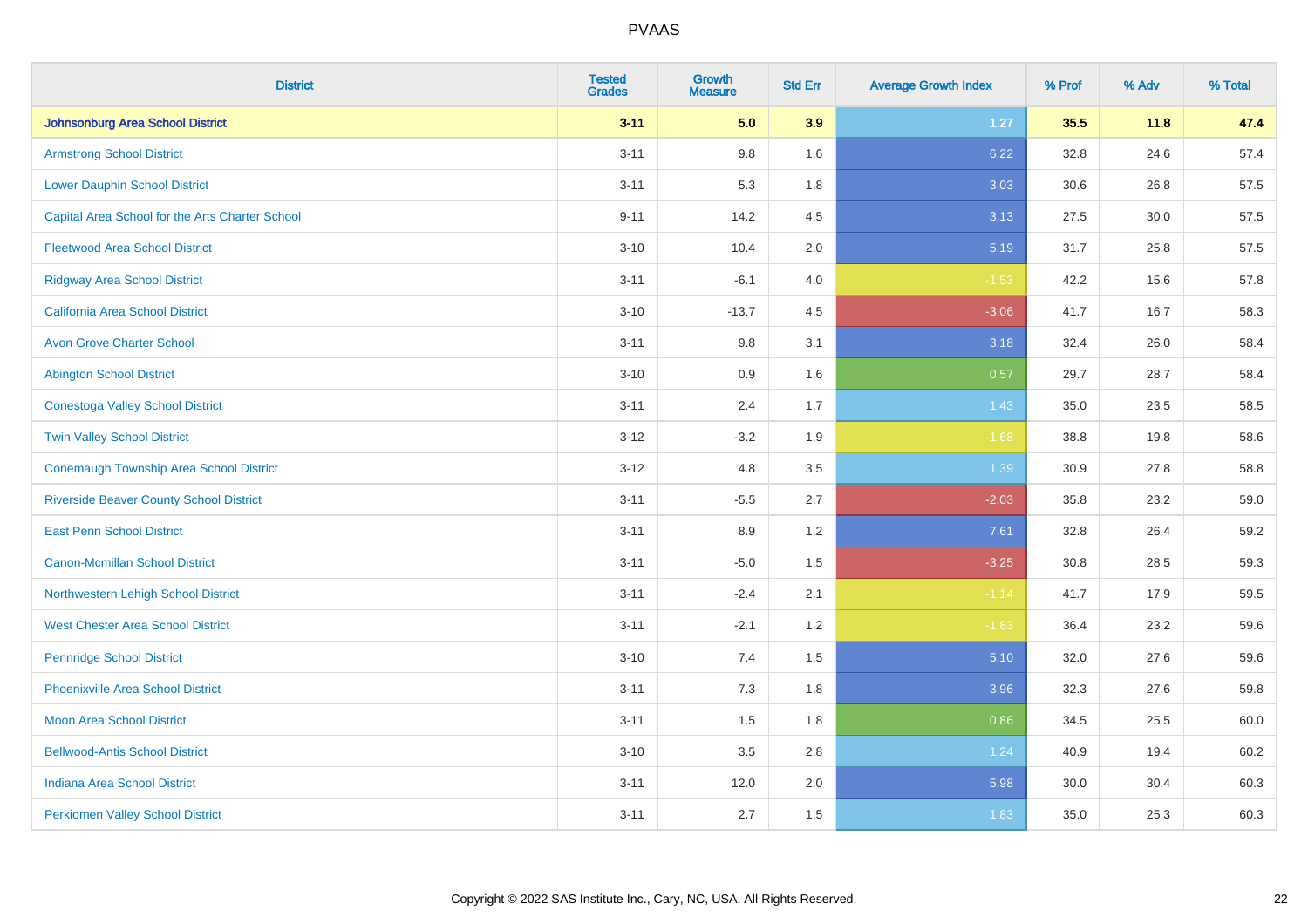| <b>District</b>                             | <b>Tested</b><br><b>Grades</b> | <b>Growth</b><br><b>Measure</b> | <b>Std Err</b> | <b>Average Growth Index</b> | % Prof | % Adv | % Total |
|---------------------------------------------|--------------------------------|---------------------------------|----------------|-----------------------------|--------|-------|---------|
| <b>Johnsonburg Area School District</b>     | $3 - 11$                       | 5.0                             | 3.9            | $1.27$                      | 35.5   | 11.8  | 47.4    |
| <b>Plum Borough School District</b>         | $3 - 11$                       | $-9.4$                          | 2.4            | $-3.98$                     | 32.9   | 27.4  | 60.4    |
| <b>Cocalico School District</b>             | $3 - 11$                       | 12.3                            | 1.9            | 6.48                        | 28.2   | 32.3  | 60.5    |
| <b>Conewago Valley School District</b>      | $3 - 12$                       | 7.6                             | 1.7            | 4.46                        | 41.3   | 19.4  | 60.6    |
| <b>Brookville Area School District</b>      | $3 - 11$                       | 6.8                             | 3.1            | 2.19                        | 46.1   | 14.6  | 60.7    |
| Pennsylvania Leadership Charter School      | $3 - 11$                       | $8.0\,$                         | 1.9            | 4.22                        | 33.1   | 27.8  | 60.9    |
| <b>Richland School District</b>             | $3 - 11$                       | $-6.9$                          | 2.6            | $-2.63$                     | 40.1   | 20.9  | 61.0    |
| <b>Hermitage School District</b>            | $3 - 12$                       | 14.0                            | 2.5            | 5.59                        | 34.0   | 27.0  | 61.0    |
| <b>Owen J Roberts School District</b>       | $3 - 11$                       | $-3.5$                          | 1.5            | $-2.27$                     | 36.8   | 24.4  | 61.2    |
| <b>Garnet Valley School District</b>        | $3 - 10$                       | 0.2                             | 1.7            | 0.13                        | 34.9   | 26.4  | 61.3    |
| <b>Oley Valley School District</b>          | $3 - 11$                       | 1.4                             | 2.4            | 0.56                        | 37.4   | 23.9  | 61.4    |
| <b>Jenkintown School District</b>           | $3 - 11$                       | $-7.9$                          | 4.1            | $-1.92$                     | 34.1   | 27.3  | 61.4    |
| <b>Evergreen Community Charter School</b>   | $6 - 11$                       | $-1.1$                          | 4.7            | $-0.23$                     | 34.6   | 26.9  | 61.5    |
| <b>Manheim Township School District</b>     | $3-12$                         | 10.9                            | 1.5            | 7.51                        | 30.9   | 31.0  | 61.9    |
| <b>Parkland School District</b>             | $3 - 11$                       | $-3.7$                          | 1.2            | $-3.17$                     | 31.4   | 30.6  | 62.0    |
| West Jefferson Hills School District        | $3 - 11$                       | 1.9                             | 1.9            | 0.99                        | 34.8   | 27.3  | 62.1    |
| Downingtown Area School District            | $3 - 11$                       | 4.4                             | 1.1            | 4.06                        | 30.1   | 32.0  | 62.2    |
| <b>Coudersport Area School District</b>     | $3 - 11$                       | 14.8                            | 3.4            | 4.33                        | 34.7   | 28.0  | 62.7    |
| <b>Central Columbia School District</b>     | $3 - 12$                       | 0.3                             | 2.3            | 0.12                        | 25.4   | 37.6  | 63.0    |
| <b>Haverford Township School District</b>   | $3 - 11$                       | 1.4                             | 1.4            | 1.05                        | 36.7   | 26.3  | 63.0    |
| <b>Manheim Central School District</b>      | $3 - 11$                       | 12.8                            | 2.0            | 6.52                        | 27.8   | 35.4  | 63.2    |
| <b>Tuscarora School District</b>            | $3 - 11$                       | 13.4                            | 2.2            | 6.20                        | 37.1   | 26.3  | 63.4    |
| <b>North Clarion County School District</b> | $3 - 12$                       | 3.4                             | 4.1            | 0.83                        | 45.0   | 18.8  | 63.8    |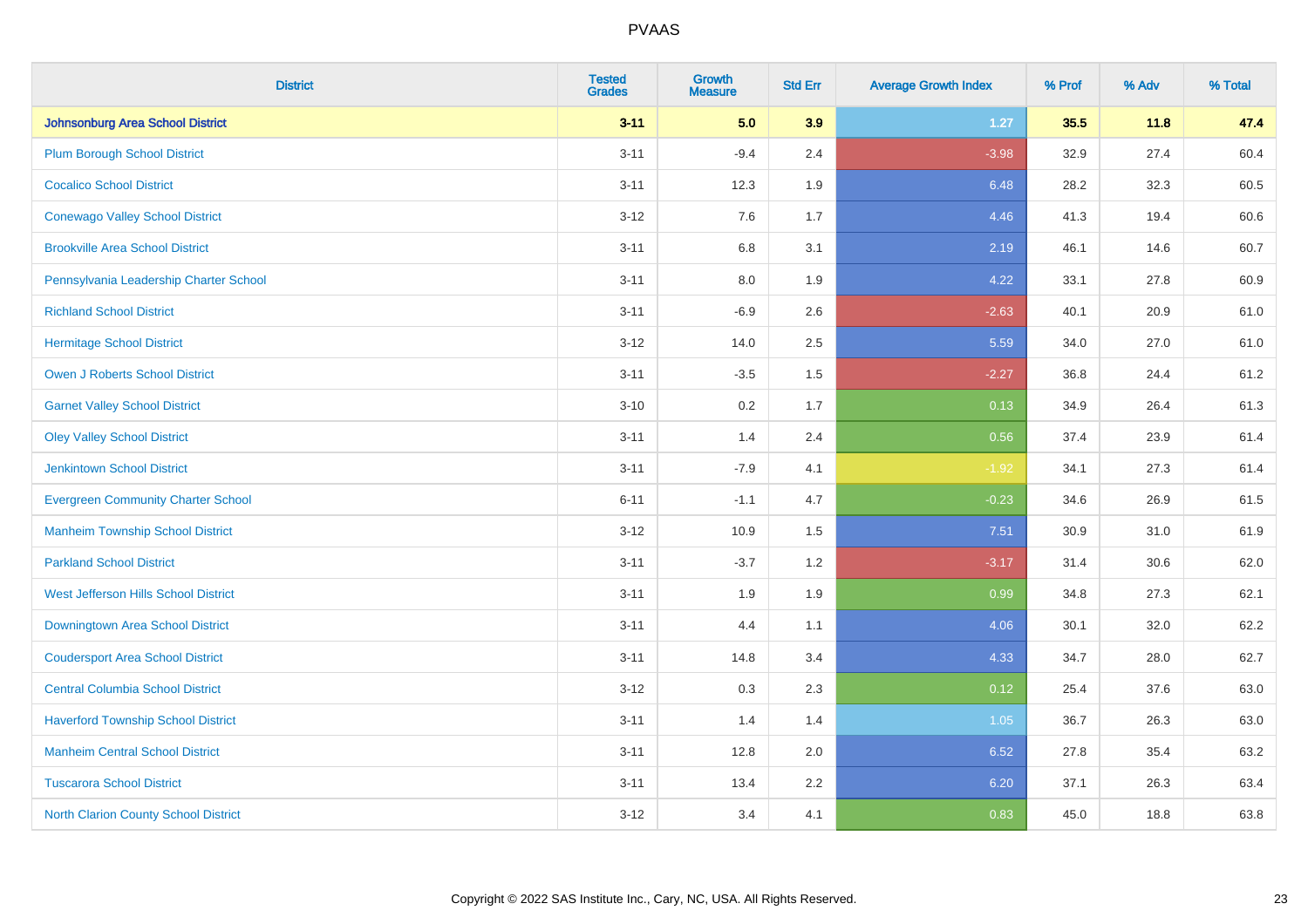| <b>District</b>                           | <b>Tested</b><br><b>Grades</b> | <b>Growth</b><br><b>Measure</b> | <b>Std Err</b> | <b>Average Growth Index</b> | % Prof | % Adv | % Total |
|-------------------------------------------|--------------------------------|---------------------------------|----------------|-----------------------------|--------|-------|---------|
| Johnsonburg Area School District          | $3 - 11$                       | 5.0                             | 3.9            | $1.27$                      | 35.5   | 11.8  | 47.4    |
| <b>Greenwood School District</b>          | $3 - 11$                       | 11.3                            | 3.6            | 3.14                        | 31.2   | 32.8  | 63.9    |
| <b>Elizabethtown Area School District</b> | $3 - 12$                       | 7.1                             | 1.7            | 4.19                        | 36.4   | 27.6  | 64.0    |
| <b>Warwick School District</b>            | $3 - 11$                       | 21.7                            | 1.8            | 11.76                       | 27.7   | 36.3  | 64.0    |
| <b>Sharpsville Area School District</b>   | $3 - 11$                       | 3.8                             | 3.7            | 1.04                        | 41.1   | 23.2  | 64.3    |
| <b>Benton Area School District</b>        | $3 - 10$                       | 8.1                             | 4.0            | 2.01                        | 35.7   | 28.6  | 64.3    |
| <b>Upper Dauphin Area School District</b> | $3 - 11$                       | 16.5                            | 5.1            | 3.26                        | 37.5   | 26.8  | 64.3    |
| <b>West Allegheny School District</b>     | $3 - 12$                       | 8.6                             | 2.0            | 4.34                        | 37.3   | 27.2  | 64.5    |
| <b>Millcreek Township School District</b> | $3 - 11$                       | 9.1                             | 1.4            | 6.61                        | 34.5   | 30.1  | 64.6    |
| <b>Upper Dublin School District</b>       | $3 - 12$                       | 2.1                             | 1.8            | 1.19                        | 34.7   | 30.0  | 64.7    |
| <b>North Pocono School District</b>       | $3 - 11$                       | 13.1                            | 3.7            | 3.54                        | 31.4   | 33.3  | 64.7    |
| <b>Rose Tree Media School District</b>    | $3 - 10$                       | $-2.8$                          | 2.1            | $-1.33$                     | 35.2   | 29.6  | 64.8    |
| <b>Franklin Regional School District</b>  | $3 - 11$                       | 11.3                            | 1.8            | 6.13                        | 30.0   | 35.0  | 65.0    |
| <b>Norwin School District</b>             | $3 - 11$                       | $-1.1$                          | 1.6            | $-0.70$                     | 37.7   | 27.6  | 65.2    |
| <b>Pennsbury School District</b>          | $3 - 11$                       | 5.6                             | 1.3            | 4.38                        | 37.7   | 27.7  | 65.4    |
| <b>Abington Heights School District</b>   | $3 - 11$                       | 6.7                             | 1.7            | 4.00                        | 33.8   | 31.7  | 65.5    |
| <b>Saucon Valley School District</b>      | $3 - 11$                       | 18.9                            | 2.2            | 8.48                        | 26.0   | 39.6  | 65.6    |
| <b>Tyrone Area School District</b>        | $3 - 12$                       | 29.2                            | 2.3            | 12.86                       | 36.6   | 29.1  | 65.7    |
| <b>Seneca Valley School District</b>      | $3 - 11$                       | $0.8\,$                         | 1.4            | 0.54                        | 40.6   | 25.2  | 65.8    |
| <b>Quaker Valley School District</b>      | $3 - 11$                       | 12.2                            | 2.5            | 4.90                        | 39.5   | 26.4  | 65.9    |
| <b>West Branch Area School District</b>   | $3 - 11$                       | 17.0                            | 3.3            | 5.20                        | 47.1   | 19.1  | 66.2    |
| North Penn School District                | $3 - 11$                       | 17.6                            | 1.0            | 17.53                       | 30.8   | 35.7  | 66.4    |
| <b>Montrose Area School District</b>      | $3 - 10$                       | 12.3                            | 2.8            | 4.41                        | 37.8   | 28.9  | 66.7    |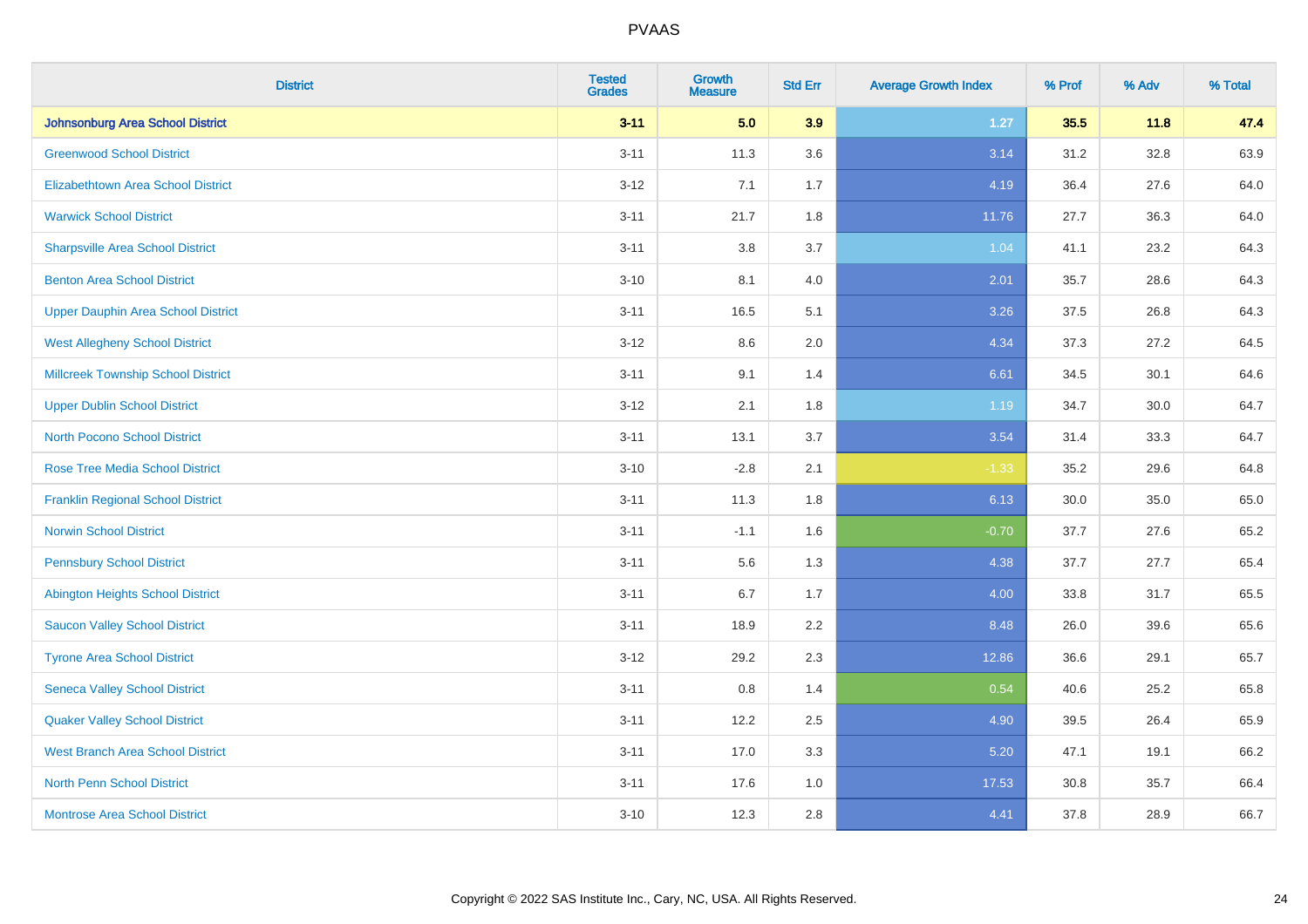| <b>District</b>                               | <b>Tested</b><br><b>Grades</b> | <b>Growth</b><br><b>Measure</b> | <b>Std Err</b> | <b>Average Growth Index</b> | % Prof | % Adv | % Total |
|-----------------------------------------------|--------------------------------|---------------------------------|----------------|-----------------------------|--------|-------|---------|
| <b>Johnsonburg Area School District</b>       | $3 - 11$                       | 5.0                             | 3.9            | $1.27$                      | 35.5   | 11.8  | 47.4    |
| <b>Pequea Valley School District</b>          | $3 - 11$                       | 18.0                            | 3.1            | 5.74                        | 29.2   | 37.5  | 66.7    |
| <b>Hempfield School District</b>              | $3 - 11$                       | 13.4                            | 1.3            | 10.53                       | 29.9   | 36.8  | 66.7    |
| Southern York County School District          | $3 - 11$                       | 15.5                            | 1.8            | 8.48                        | 37.6   | 29.2  | 66.8    |
| <b>Upper Merion Area School District</b>      | $3 - 11$                       | 14.0                            | 2.0            | 7.15                        | 34.4   | 32.6  | 67.0    |
| <b>Avon Grove School District</b>             | $3 - 10$                       | 7.6                             | 1.4            | 5.29                        | 33.7   | 33.2  | 67.0    |
| Southern Lehigh School District               | $3 - 11$                       | $-4.1$                          | 2.1            | $-1.94$                     | 39.3   | 28.0  | 67.2    |
| <b>Freeport Area School District</b>          | $3 - 10$                       | $-0.2$                          | 2.1            | $-0.10$                     | 37.4   | 29.8  | 67.2    |
| <b>Great Valley School District</b>           | $3 - 11$                       | 5.4                             | 2.0            | 2.77                        | 33.8   | 33.5  | 67.3    |
| <b>Council Rock School District</b>           | $3 - 11$                       | 13.5                            | 1.1            | 12.27                       | 32.0   | 35.4  | 67.4    |
| <b>Bethel Park School District</b>            | $3 - 11$                       | $-4.4$                          | 1.7            | $-2.62$                     | 40.1   | 27.3  | 67.4    |
| <b>Littlestown Area School District</b>       | $3 - 11$                       | 28.7                            | 2.4            | 11.83                       | 38.4   | 29.3  | 67.7    |
| Lampeter-Strasburg School District            | $3 - 12$                       | 11.0                            | 1.9            | 5.69                        | 35.4   | 32.3  | 67.7    |
| <b>Springfield Township School District</b>   | $3 - 11$                       | $-3.9$                          | 3.1            | $-1.27$                     | 37.2   | 30.8  | 68.1    |
| <b>Clearfield Area School District</b>        | $3 - 10$                       | $-1.3$                          | 3.7            | $-0.34$                     | 43.9   | 24.6  | 68.4    |
| <b>Delaware Valley School District</b>        | $3 - 11$                       | 15.7                            | 1.6            | 9.62                        | 36.7   | 32.1  | 68.8    |
| <b>Mars Area School District</b>              | $3 - 10$                       | 6.6                             | 1.9            | 3.45                        | 36.7   | 32.4  | 69.1    |
| <b>Berlin Brothersvalley School District</b>  | $3 - 11$                       | 19.6                            | 4.0            | 4.93                        | 28.3   | 41.3  | 69.6    |
| <b>Methacton School District</b>              | $3 - 11$                       | 11.0                            | 1.6            | 6.94                        | 36.0   | 33.6  | 69.6    |
| <b>Souderton Area School District</b>         | $3 - 11$                       | 18.5                            | 1.4            | 12.86                       | 39.2   | 31.2  | 70.4    |
| <b>Wallingford-Swarthmore School District</b> | $3 - 10$                       | 5.0                             | 2.2            | 2.25                        | 33.3   | 37.1  | 70.4    |
| South Fayette Township School District        | $3 - 11$                       | 6.0                             | 1.8            | 3.33                        | 32.2   | 38.3  | 70.5    |
| <b>Cumberland Valley School District</b>      | $3-12$                         | 18.6                            | 1.2            | 15.79                       | 31.3   | 39.2  | 70.5    |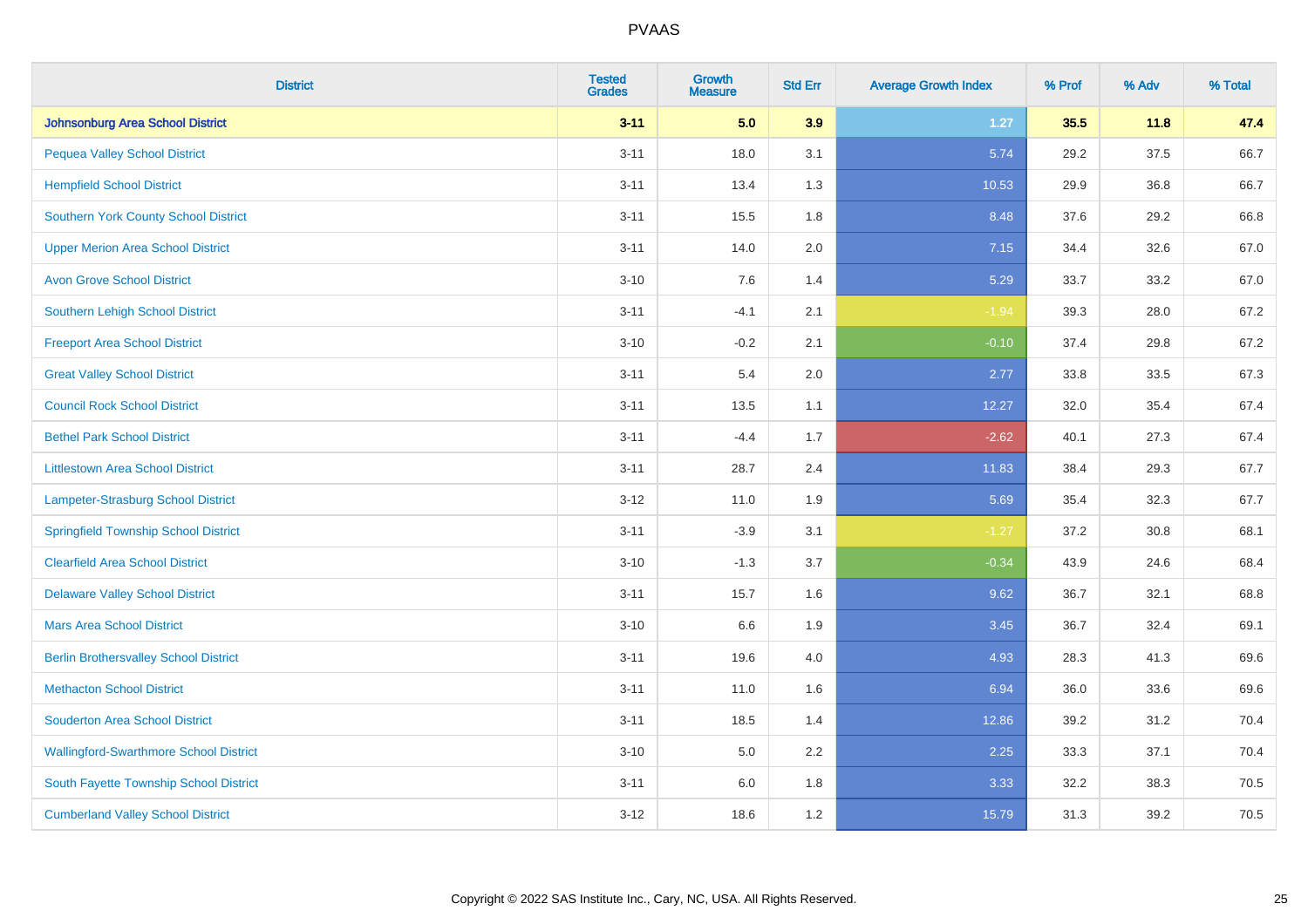| <b>District</b>                                 | <b>Tested</b><br><b>Grades</b> | <b>Growth</b><br><b>Measure</b> | <b>Std Err</b> | <b>Average Growth Index</b> | % Prof | % Adv | % Total |
|-------------------------------------------------|--------------------------------|---------------------------------|----------------|-----------------------------|--------|-------|---------|
| Johnsonburg Area School District                | $3 - 11$                       | 5.0                             | 3.9            | $1.27$                      | 35.5   | 11.8  | 47.4    |
| <b>Oswayo Valley School District</b>            | $3 - 12$                       | 9.9                             | 5.1            | 1.93                        | 26.5   | 44.1  | 70.6    |
| <b>Colonial School District</b>                 | $3 - 11$                       | 22.1                            | 1.6            | 13.55                       | 27.2   | 43.5  | 70.6    |
| <b>Tredyffrin-Easttown School District</b>      | $3 - 10$                       | 8.7                             | 2.4            | 3.57                        | 35.2   | 35.8  | 71.0    |
| <b>Dallastown Area School District</b>          | $3 - 11$                       | 19.9                            | 1.4            | 14.14                       | 36.8   | 34.2  | 71.0    |
| <b>Radnor Township School District</b>          | $3-12$                         | 7.5                             | 1.9            | 4.03                        | 33.0   | 38.3  | 71.3    |
| <b>Lower Moreland Township School District</b>  | $3 - 11$                       | 8.7                             | 2.0            | 4.35                        | 38.2   | 33.2  | 71.4    |
| <b>Eastern Lancaster County School District</b> | $3 - 12$                       | 2.9                             | 3.2            | 0.91                        | 35.2   | 36.4  | 71.6    |
| <b>Lewisburg Area School District</b>           | $3 - 11$                       | 1.7                             | 2.4            | 0.72                        | 35.9   | 35.9  | 71.8    |
| <b>Loyalsock Township School District</b>       | $3 - 12$                       | 26.7                            | 2.7            | 9.92                        | 36.8   | 35.1  | 71.9    |
| <b>Penn-Trafford School District</b>            | $3 - 11$                       | 2.9                             | 1.8            | 1.68                        | 46.3   | 26.2  | 72.5    |
| Palmyra Area School District                    | $3 - 11$                       | 16.2                            | 1.8            | 9.02                        | 38.8   | 34.0  | 72.8    |
| North Allegheny School District                 | $3 - 11$                       | 18.0                            | 1.3            | 14.25                       | 30.5   | 42.9  | 73.4    |
| <b>Camp Hill School District</b>                | $3 - 12$                       | 20.7                            | 2.9            | 7.00                        | 32.3   | 41.4  | 73.7    |
| <b>Marple Newtown School District</b>           | $3 - 11$                       | 20.6                            | 2.3            | 8.95                        | 31.1   | 42.7  | 73.8    |
| <b>Wayne Highlands School District</b>          | $3 - 11$                       | 22.5                            | 2.5            | 9.16                        | 33.8   | 40.4  | 74.2    |
| Fox Chapel Area School District                 | $3 - 11$                       | 17.6                            | 1.9            | 9.47                        | 22.9   | 52.0  | 74.9    |
| <b>Harbor Creek School District</b>             | $3 - 11$                       | 13.4                            | 2.3            | 5.80                        | 34.5   | 40.7  | 75.2    |
| <b>Spring-Ford Area School District</b>         | $3 - 11$                       | 16.6                            | 1.2            | 14.02                       | 30.4   | 45.3  | 75.7    |
| <b>Central Bucks School District</b>            | $3 - 11$                       | 15.5                            | 0.9            | 17.94                       | 34.8   | 41.4  | 76.2    |
| <b>Upper Saint Clair School District</b>        | $3 - 11$                       | 13.8                            | 1.8            | 7.86                        | 32.2   | 44.5  | 76.7    |
| <b>Fairview School District</b>                 | $3 - 11$                       | 8.3                             | 2.4            | 3.43                        | 41.9   | 34.9  | 76.7    |
| <b>Peters Township School District</b>          | $3 - 11$                       | 14.1                            | 1.7            | 8.16                        | 35.2   | 41.6  | 76.8    |